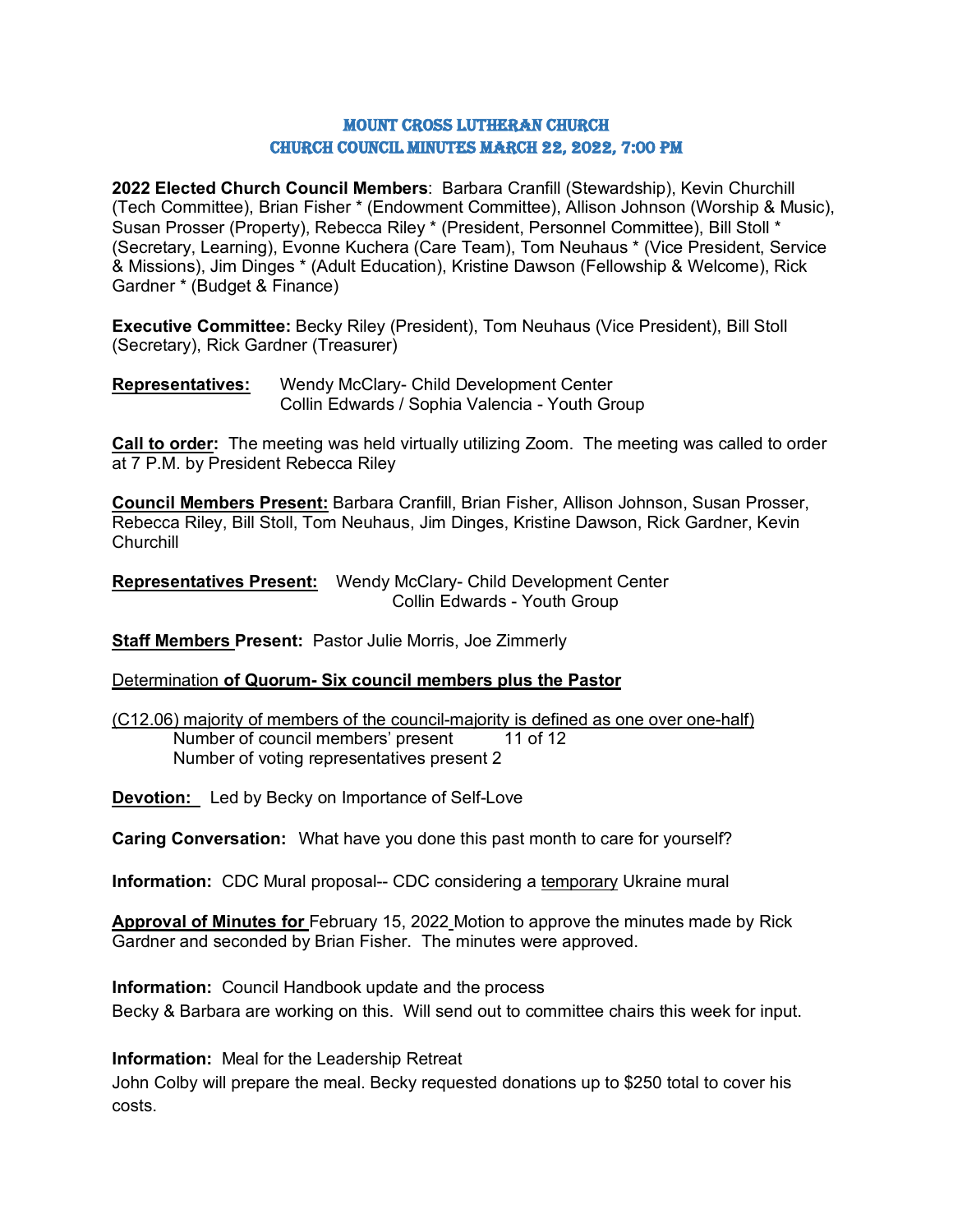**Action:** April Council meeting; Due to the likelihood that the President will only be available via zoom, Becky asked to change this meeting from in person. Bill Stoll moved to change the April meeting to Zoom and make the May meeting in-person. Motion seconded by Barbara Cranfill; Motion passed.

**Information:** Facility Use Request from Movement Church--Pastor Julie This action did not make it out of Executive committee. No action taken.

### **Action: Property Committee motion** – Susan Prosser

Mount Cross Lutheran Church Camarillo Property Committee's Motion\* Re: Child Development Center's Request to Expand Usable Playground Area Behind the Sanctuary Building for Educational Purposes Presented to Mount Cross Church Council Tuesday March 22, 2022

The Property Committee recommends approval of the Child Development Center's request to expand the current playground by removing three existing juniper bushes that grow next to the rear of the sanctuary building, several additional small plants near the chain link fence at the top of the slope above Earl Joseph Street, and associated overgrown plant roots; covering the area with decomposed granite, and installing a new chain link fence and gate to enclose the extended area at the point it meets the existing Prayer Garden; with the following conditions:

- When all plants and roots are removed, the Property Committee will be notified to grade the soil to reduce current and future drainage issues for the Sanctuary building before further work in the area proceeds.
- This new area will be equipped with children's picnic tables and planter boxes that support educational programing. CDC students will make use of the space when supervised by staff with the gates at both ends of the space closed. Significant change to the use of this space requires the approval of Mount Cross.
- The expanded space for use by the CDC will border the Mount Cross Prayer Garden and both the CDC and Mount Cross appreciate that the Prayer Garden is available for use on any day at any time. For this reason, the following specific conditions apply:
	- 1. There will be a 30" wide space left between the prayer garden path and the playground fence to allow a foliage screen to be planted.
	- 2. The gate between the prayer garden and the newly developed space be near the south end of the fence so that it opens to the existing prayer garden path.
	- 3. The water tap mounted on the wall of the Sanctuary building within the newly expanded CDC space will at minimum remain accessible for Prayer Garden use. If Mount Cross chooses at any point in time to modify the water tap to create a direct water connection to the Prayer Garden from the existing water tap, it shall be done with no loss in access to water for the CDC uses.
	- 4. If CDC students are making use of this new space while someone is observed praying in the Prayer Garden, CDC staff will give recognition to the fact in their supervision of students.

\*This motion has been reviewed by the Director and President of the CDC and received their concurrence.

Committee motion; no second necessary; Allison called the question; Motion passed. Information: Becky Riley is looking into an appropriate trophy for Rick Mann

## **Staff Reports**

**Pastor**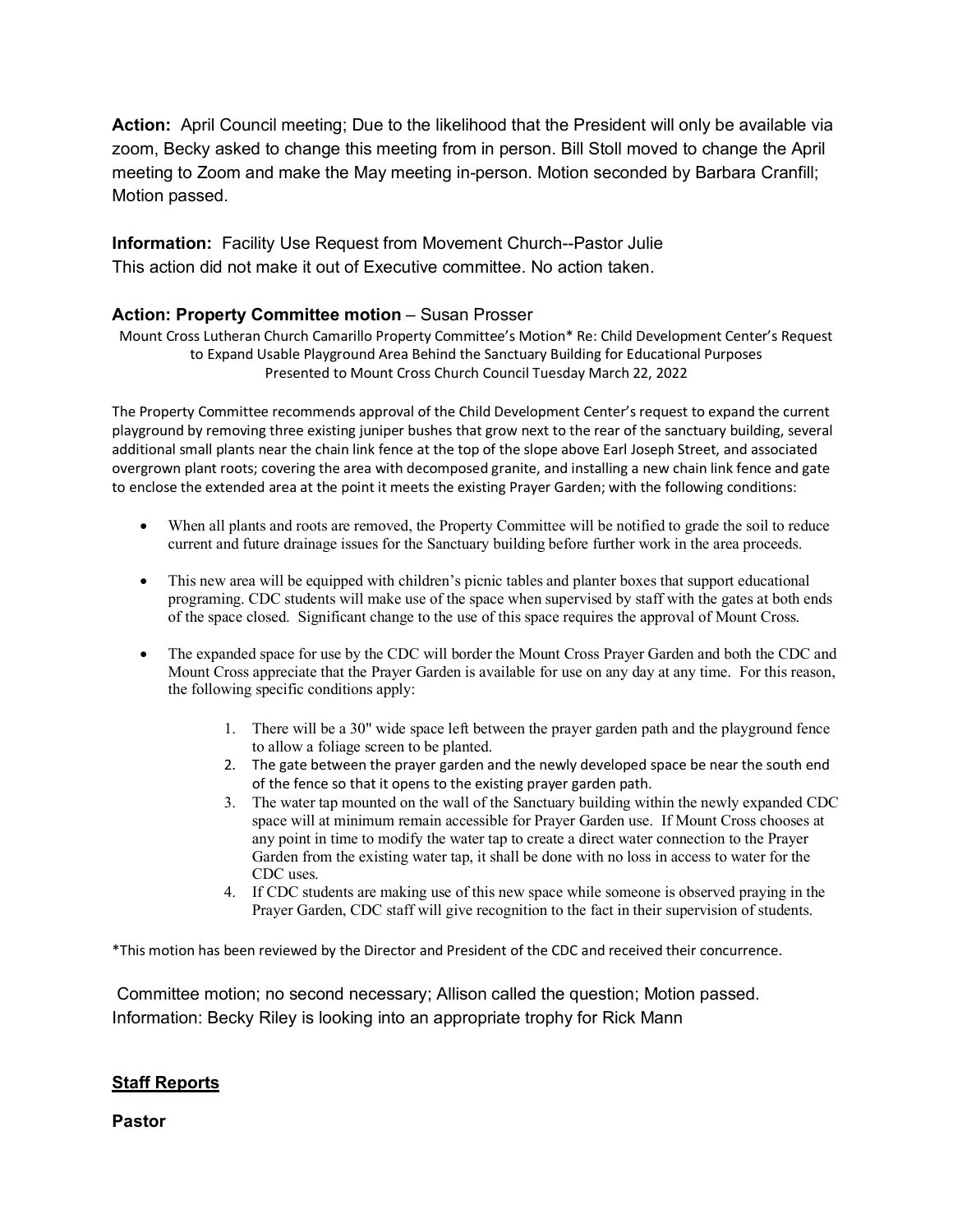Pastor Julie submitted her written report (see below); discussed Leadership materials and received RSVPs from Council members.

### **Joe Zimmerly**

Joe submitted his written report (see below); Announced Lots of fundraisers and events coming our way. May need "trip buddies"

### **Treasurer's Report -** Rick Gardner

Budget Performance (through February 2022):

Gross income for February was \$32,513 (88% of budget versus 160% last month). YTD gross income was \$91,544 (124% of budget versus 160% last month). Pledged giving for February was \$22,842 (88% of budget versus 201% last month). Pledged giving YTD was \$74,684 (145% of budget versus 201% last month). Expenses for February were \$38,943 (95% of budget versus 93% last month). Expenses YTD were \$76,823 (94% of budget versus 93% last month). Net income for February was  $$32,513 - $38,943 = - $6,430$  (compared to budget amount of -\$4,115). Net income YTD was \$91,544 - \$76,823 = \$14,721 (compared to budget amount of - \$8,231). Calculated reserves were \$180,888 compared to \$176,564 in January.

Analysis:

- 1. As expected, the net income in February was negative, even more so than the budgeted loss. However, huge revenues experienced the previous month have resulted in a strongly positive net income YTD.
- 2. Reserves unexpectedly attained a new high point, even with the substantial net income loss experienced in February. This can be partially explained by a reduction in current liabilities compared to January. However, we can expect a reduction in reserves in coming months in accordance with the approved budget drawdown.
- 3. Our Balance Sheet for February shows cash assets totaling \$991,821, yet a new all-time high. Most of this money is in restricted accounts (\$754,230 or 76% of cash assets).
- 4. The memorial funds are sharply up thanks to a gift of \$30,000 from the Cordell family.

## **Committee Liaisons Reports:**

**Facilities Planning** – Bill Stoll: Added Susan Prosser to the committee; clarify facilities only; Will interview staff and committee chairs re: facility needs; Planning to present at leadership (hope to get committees to start thinking about their facility needs).

Bolt removal in sanctuary; Kevin Churchill moved to cut the bolts; Bill Stoll seconded; Motion passed.

**Legacy** – Brian Fisher: committee working to honor memorial donor intent. 49K in memorials available for deferred maintenance, tech, etc.

**Worship** – Allison Johnson: Need assistants; asking for sign-ups

**Technology** – Kevin Churchill: We are about 3K in the hole. Looking to do a tri-tip fundraiser. Discussed other funding sources including budget if funds become available.

**SAM** – Tom Neuhaus: Leaders leaving on road trip; Monthly Coffee Sale may go away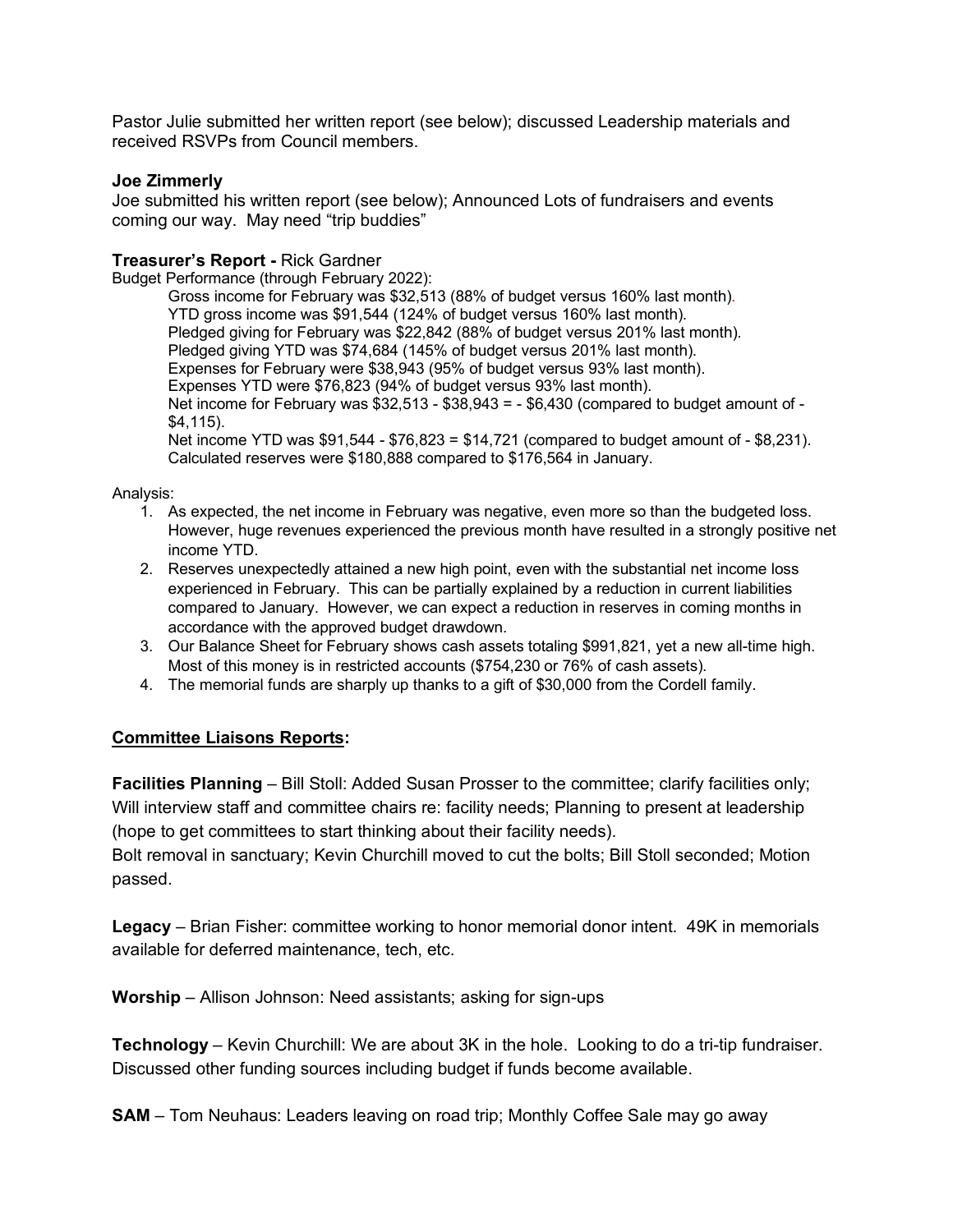**Stewardship** – Barbara Cranfill: Trying to keep it in the forefront of members' minds.

**CDC update -** Wendy McClary: Thanks to Property Committee for input & motion; Planning on replacing leaking shed. Mark Saner volunteered to build a new one.

**Information:** Professional Liability Insurance for Council members - Rick Gardner: We now have 1M insurance for professional liability.

**Information –** Susan: 20+ members to Thursday Worship & Fellowship with Deacon Cecelia

**Information: Sign Up for Devotions** – Susan Prosser signed up for April

**Care –** Susan: some new things to be looking forward to

**Information:** Next meeting date – April 19 at 7:00 pm

**Information:** Executive Committee meeting April 7 at 7:00

**Information:** Reopening Committee will not be meeting again unless necessary.

**Information:** Leadership Retreat, March 27, 12:00 PM at Mount Cross

**A motion was made by** Allison to adjourn at 8:55; Brian Fisher seconded. **Motion passed**.

Adjourned with the Lord's Prayer at 8:58 PM.

**Looking ahead:**

**Next Executive Committee meeting: April 7, 2022 7:00 p.m. Next Council Meeting: April 19, 2022 at 7:00 p.m. (please note the change from in person to Zoom)** 

| * DEVOTIONS                                                                                         |                 |                 |                     |  |
|-----------------------------------------------------------------------------------------------------|-----------------|-----------------|---------------------|--|
| <b>FEBRUARY</b>                                                                                     | <b>MARCH</b>    | <b>APRIL</b>    | <b>MAY</b>          |  |
| <b>Bill Stoll</b>                                                                                   | <b>Becky</b>    | Susan           |                     |  |
| <b>JUNE</b>                                                                                         | <b>JULY</b>     | <b>AUGUST</b>   | <b>SEPTEMBER</b>    |  |
|                                                                                                     |                 |                 |                     |  |
| <b>OCTOBER</b>                                                                                      | <b>NOVEMBER</b> | <b>DECEMBER</b> | <b>JANUARY 2023</b> |  |
| <b>Barbara</b>                                                                                      |                 |                 |                     |  |
| ** COUNCIL LISTENING POST (1 <sup>st</sup> Sunday of the Month (unless otherwise indicated), on the |                 |                 |                     |  |
| patio, between services)                                                                            |                 |                 |                     |  |
| <b>FEBRUARY</b>                                                                                     | <b>MARCH</b>    | <b>APRIL</b>    | <b>MAY</b>          |  |
|                                                                                                     |                 |                 |                     |  |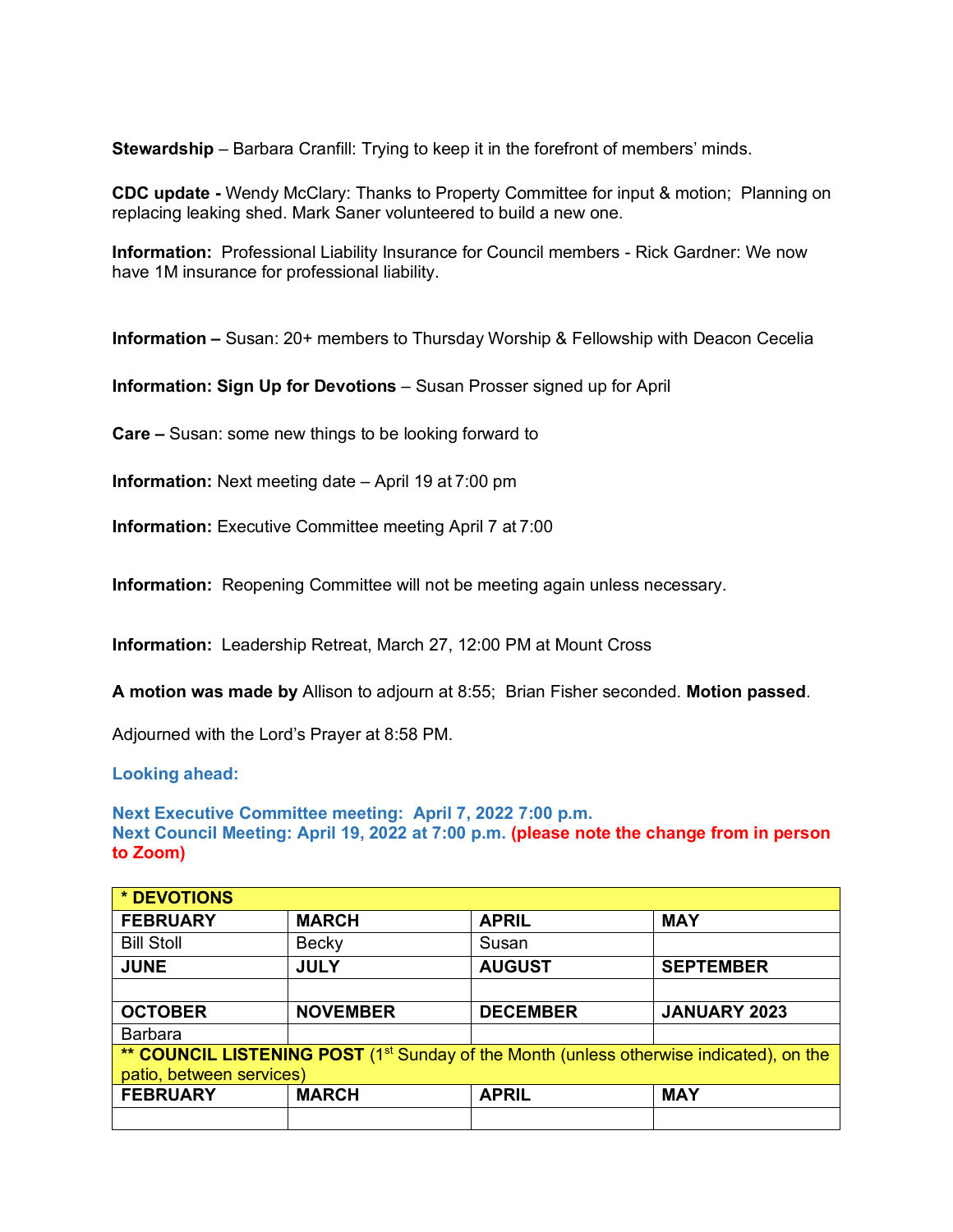| <b>JUNE</b>    | <b>JULY</b>     | <b>AUGUST</b>   | <b>SEPTEMBER</b>    |
|----------------|-----------------|-----------------|---------------------|
|                |                 |                 |                     |
| <b>OCTOBER</b> | <b>NOVEMBER</b> | <b>DECEMBER</b> | <b>JANUARY 2023</b> |
|                |                 |                 |                     |

### **Pastor's Report for March 22, 2022 Council Meeting**

It has been a very busy month. In times like this the challenge is not to lose sight of what church is all about: experiencing and sharing the grace of Christ. One thing that keeps me going is the real experience here at Mount Cross of being a community sharing in God's work together. Thank you for being present, engaged, creative, and willing to roll up your sleeves and get things done.

Our combined Ash Wednesday service at 7 p.m. on March 2 with St. Columba's was well-attended. A good number of Mount Cross people also attended the noon Ash Wednesday service at St. Columba's indicating, I think, the need to offer daytime services on our holy days for those who do not drive at night. We are partnering with St. Columba's for Holy Week services and have made sure there are daytime options. See the schedule below.

We had three memorial services in eight days. We commended Howard Wullschleger, Mary O'Donnell, and Don Stevenson to the mercy of God. Many thanks to our musicians, worship assistants, altar guild, and Helping Hands for their caring ministries during times of grief.

Wednesday night Lenten programs are off to a good start. About 20 people are attending the "Embracing an Adult Faith" class on Wednesdays at 5p.m. We cancelled the Thursday Zoom repeat of the class because too few were attending. The soup suppers are delicious and it's nice to eat together before Holden Evening Prayer. The theme of the Holden messages is "Word of God, Word of Life." We are hearing from different people about their favorite Bible passages. Thank you to the Saner family, Miriam Hoffman, Allison Johnson, Matt Fisher, and Jim and Susan Prosser for sharing with us.

Joe Zimmerly and I have been asked to serve on the Synod Assembly planning team.

I'm looking forward to our Leadership Retreat on Sunday, March 27 from Noon-5p.m. Thank you for attending.

### **Holy Week and Easter Schedule**

Palm Sunday, April 10 9:30 a.m. worship at Mount Cross with a palm procession and the reading of the Passion. (Also livestreamed)

Maundy Thursday, April 14 Noon at St. Columba's for those who need a daytime service.

\*7 p.m. Maundy Thursday Worship at Mount Cross. We remember the last supper, hear Christ's commandment to love one another, celebrate the gift of Holy Communion, and strip the altar in preparation for Good Friday. (Also livestreamed)

Good Friday, April 15 Noon Stations of the Cross outdoors at St. Columba's Episcopal Church.

\*7 p.m. Service of Tenebrae (Latin for "darkness") at Mount Cross. Candles are gradually extinguished as we read the Passion, interspersed with hymns and musical interludes to aid our contemplation of the suffering and death of Christ. There will be an opportunity to reverence the cross. (Also livestreamed)

The Great Vigil of Easter, Saturday April 16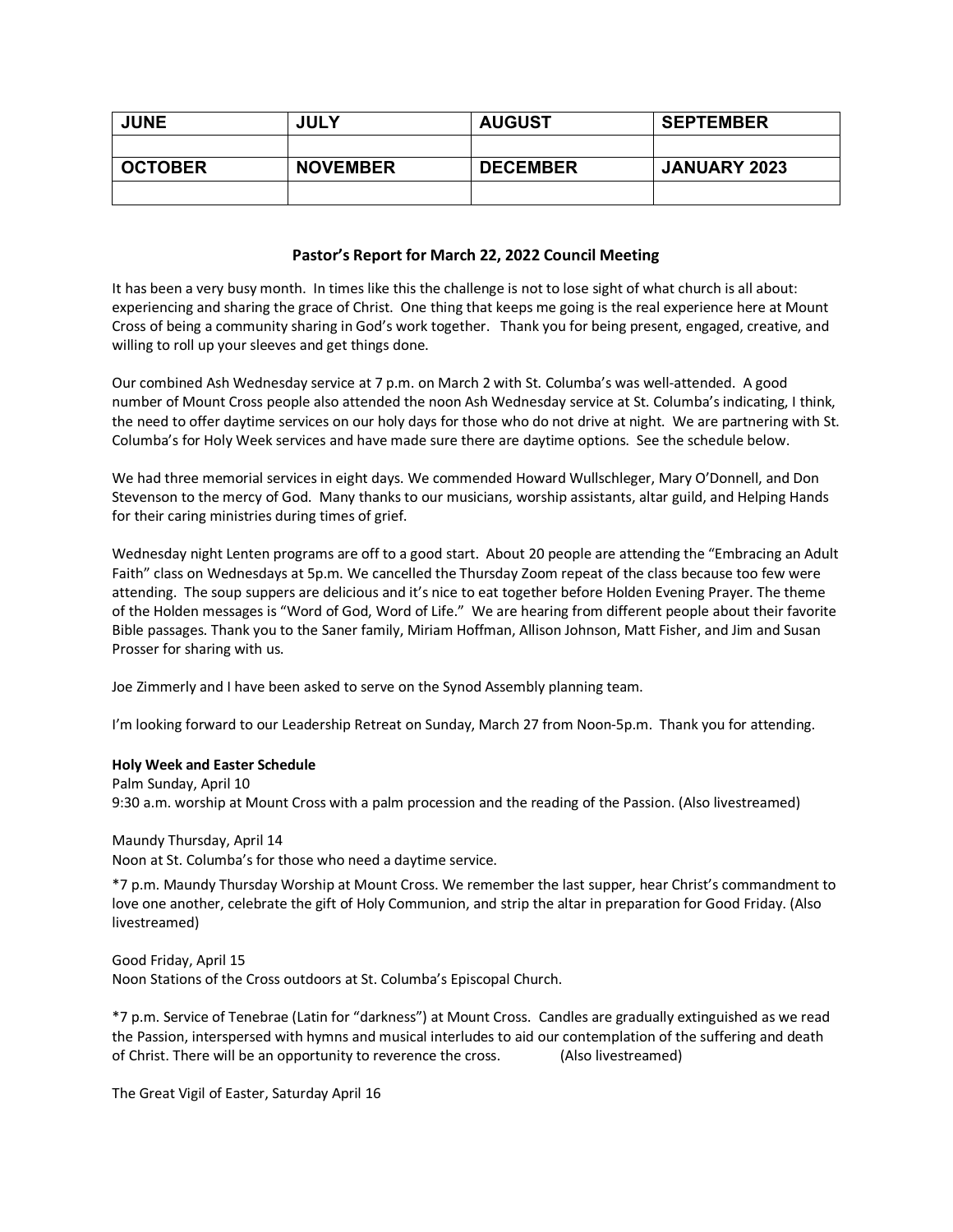7 p.m. at St. Columba's Episcopal Church. Meet at the outdoor fire pit for the lighting of the new fire of Easter. We will process into the church to hear the foundational stories of our faith, proclaim the Easter Gospel, and celebrate Holy Communion on this night when Jesus passed over from death into life.

Easter Sunday, April 17

9:30 a.m. Easter Sunday worship at Mount Cross followed by an Easter breakfast. (Also livestreamed).

### **March 2022 Report – Joe Zimmerly**

We went to camp! Near the end of February and in March, our youth and families attended winter camp at El Camino Pines. Focused on the theme "Refresh", our attendees learned ways in which we can refresh ourselves physically, mentally and spiritually. Plus, a few snowballs thrown at you will really freshen someone up!

Soup Suppers made a return as we entered the season of Lent. Cooked by our very own John Colby each week, people are welcomed to participate in offering a favorite soup of theirs as well. Our confirmands have enjoyed participating in Holden Evening Prayer as acolytes, ushers/greeters, and specifically leading the Lord's Prayer.

We are gearing up for a busy Spring, we look forward to these events on our radar:

- Parents Night Out / March 25th / 6:00PM-10:00PM
- Presto Pasta Fundraiser / April 4th
- Food Share Service Day / April 7th / 6:00PM 8:00PM
- Easter Breakfast / April 17th / After Service
- Movie Night / April 29th / 6:00PM-7:30PM

This summer our high school youth will be attending Flathead Lutheran Bible Camp for their summer trip. Attending with Grace Lutheran of Palo Alto and Price of Peace Lutheran in Saratoga, we are excited to experience this with our kids and grow in our faith alongside each other.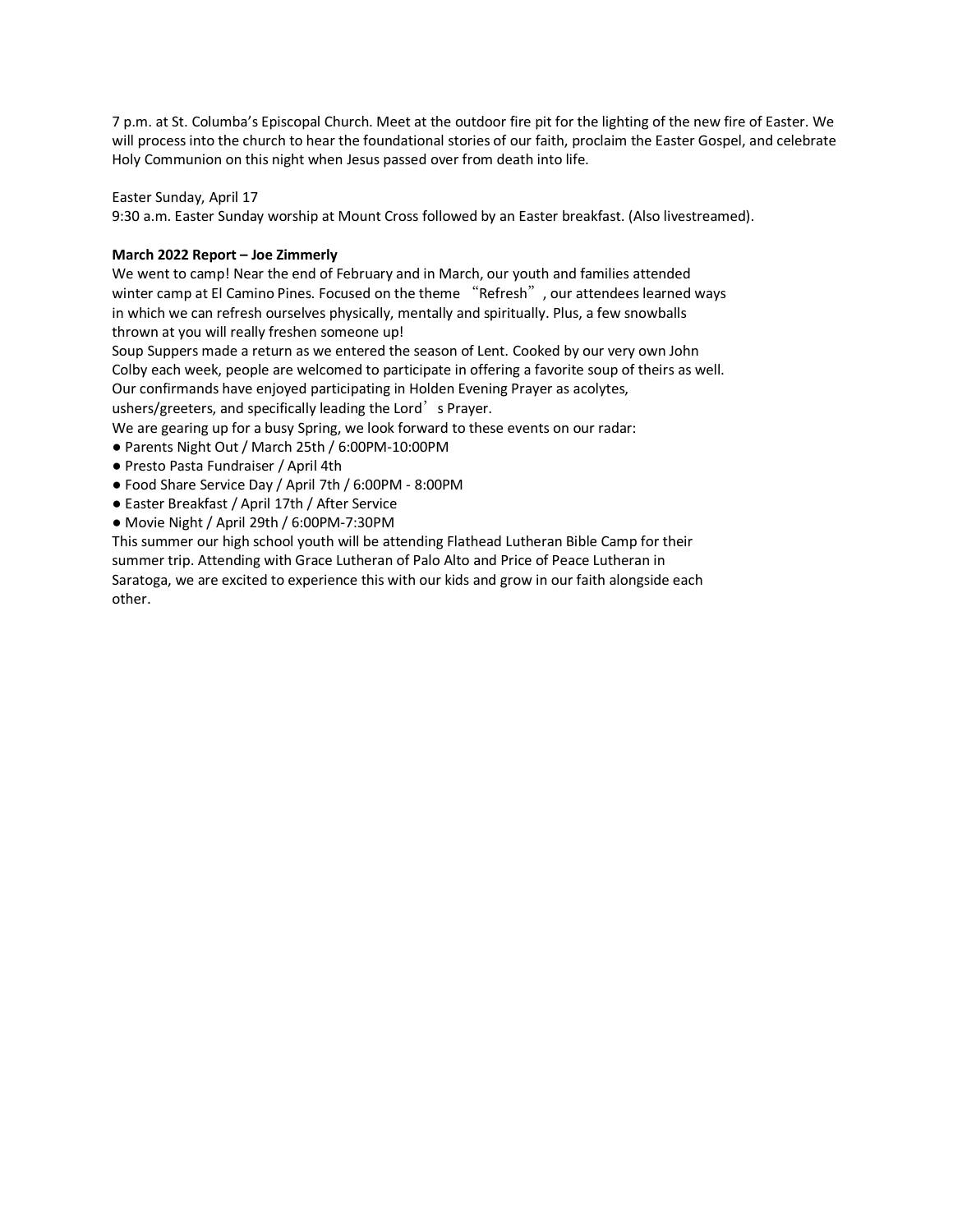### Mount Cross Lutheran Church Church Council Minutes February 15, 2022, 7:00 PM

**2022 Elected Church Council Members**: Barbara Cranfill (Stewardship), Kevin Churchill (Tech Committee), Brian Fisher \* (Endowment Committee), Allison Johnson (Worship & Music), Susan Prosser (Property), Rebecca Riley \* (President, Personnel Committee), Bill Stoll \* (Secretary, Learning), Evonne Kuchera (Care Team), Tom Neuhaus \* (Vice President, Service & Missions), Jim Dinges \* (Adult Education), Kristine Dawson (Fellowship & Welcome), Rick Gardner \* (Budget & Finance)

**Executive Committee:** Becky Riley (President), Tom Neuhaus (Vice President), Bill Stoll (Secretary), Rick Gardner (Treasurer)

**Representatives:** Wendy McClary- Child Development Center Colin Edwards / Sophia Valencia - Youth Group

**Call to order:** The meeting was held virtually utilizing Zoom. The meeting was called to order at 7 P.M. by President Rebecca Riley

**Council Members Present:** Barbara Cranfill, Brian Fisher, Allison Johnson, Susan Prosser, Rebecca Riley, Bill Stoll, Evonne Kuchera, Tom Neuhaus, Jim Dinges, Kristine Dawson, Rick Gardner

**Representatives Present:** Wendy McClary- Child Development Center Sophia Valencia - Youth Group

**Staff Members Present:** Pastor Julie Morris, Joe Zimmerly

### **Determination of Quorum- Six council members plus the Pastor**

(C12.06) majority of members of the council-majority is defined as one over one-half) Number of council members' present 11 of 12 Number of voting representatives present 1

**Devotion:** Led by Bill Stoll on "Change".

**Welcome to new members by Becky**

**Approval of Minutes for January 18, 2022 Motion to approve the minutes made by Evonne Kuchera** with second by Tom Neuhaus. **The minutes were approved.**

**Approval of Minutes for January 30, 2022 Special Council Meeting: Motion to approve the minutes made by Susan Prosser** with second by Barbara Cranfill. **The minutes were approved.**

Becky announced that John Marroquin resigned from Council. Council voted to accept his resignation.

### **Susan Prosser moved to appoint Barbara Cranfill as Assistant Financial Secretary.** Second by Wendy McClary. **Motion passed.**

**Caring Conversation: Goals-** update bylaws; picture directory; handbook/manual; good financial management; listen; pews & chairs in sanctuary; kids get a say; council members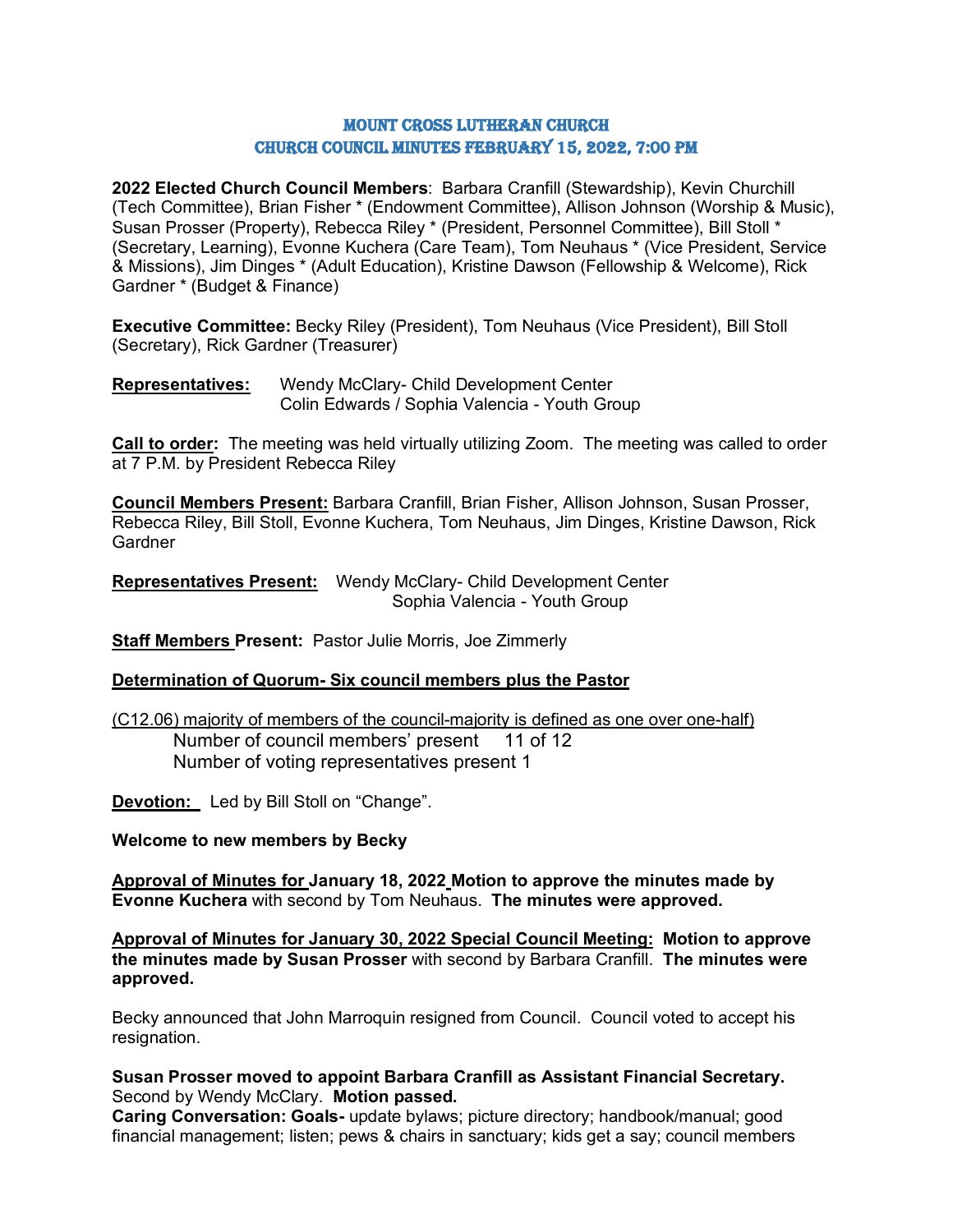known & recognized; look forward & plan budget accordingly; Listen & learn; Facilities roadmap - tie into mission; Story catchers - where is the spirit leading us; Break down walls of creativity

**A joint motion came from the Executive Committee, Worship and Music Committee, and Personnel Committee to remove "interim" from Carol Browning's Music Director position.** (Jim Prosser has agreed to create the necessary documentation); Tom Neuhaus called the question. **Motion passed.**

### **Leadership Retreat**

The date of March 27 was set for the Leadership Retreat; Pastor Julie, Becky Riley, Bill Stoll, and Tom Neuhaus volunteered to plan. Randy Churchill will be asked about the availability of Las Posas CC for the event.

**Becky announced** Rick Mann and Stan Patschek resigned from the Property Committee; Craig Blois, Cy Johnson, Marilyn Gardner stepped up, and possibly John Colby

### **Committee Liaison Selections**

Budget & Finance -Rick Gardner Care – Yvonne Kuchera CDC – Wendy McClary Endowment – Brian Fisher Fellowship - Kris Dawson Learning – Bill Stoll Adult Ed. – Jim Dinges Personnel – Becky Riley Property - Susan Prosser. SAM – Tom Neuhaus Stewardship - Barbara Cranfill Worship & Music – Allison Johnson Make Bake – Brian Fisher Tech – Kevin Churchill Welcome – Kris Dawson

### **Planning Committee**

Discussed formation of a Planning Committee to work with the Property Committee to set overall priorities for maintenance and property improvements – Randy Churchill (Chair), Jim Prosser, Gayle Johnson, Bill Stoll (Council liaison)

**Brian Fisher made a motion to create an ad-hoc facilities advisory committee for a period of one year to establish a road map for future facilities use and improvements.** Tom Neuhaus seconded. **Motion passed.**

## **Staff Reports**

### **Pastor Julie**

**Susan Prosser made a motion to receive new members** (receive through transfer from another Lutheran congregation Lyndsay, Amanda, and Owen Montour and Dave and Becky Gilbertson (as Associate Members); baptize Brendan Jr. and Jordan Garrett and receive their parents, Brendan Sr. and Jennifer Garrett, as members; Patricia Lewis and Cheryl Wolfe will join the congregation by affirming their baptism; Jeanne Kuchera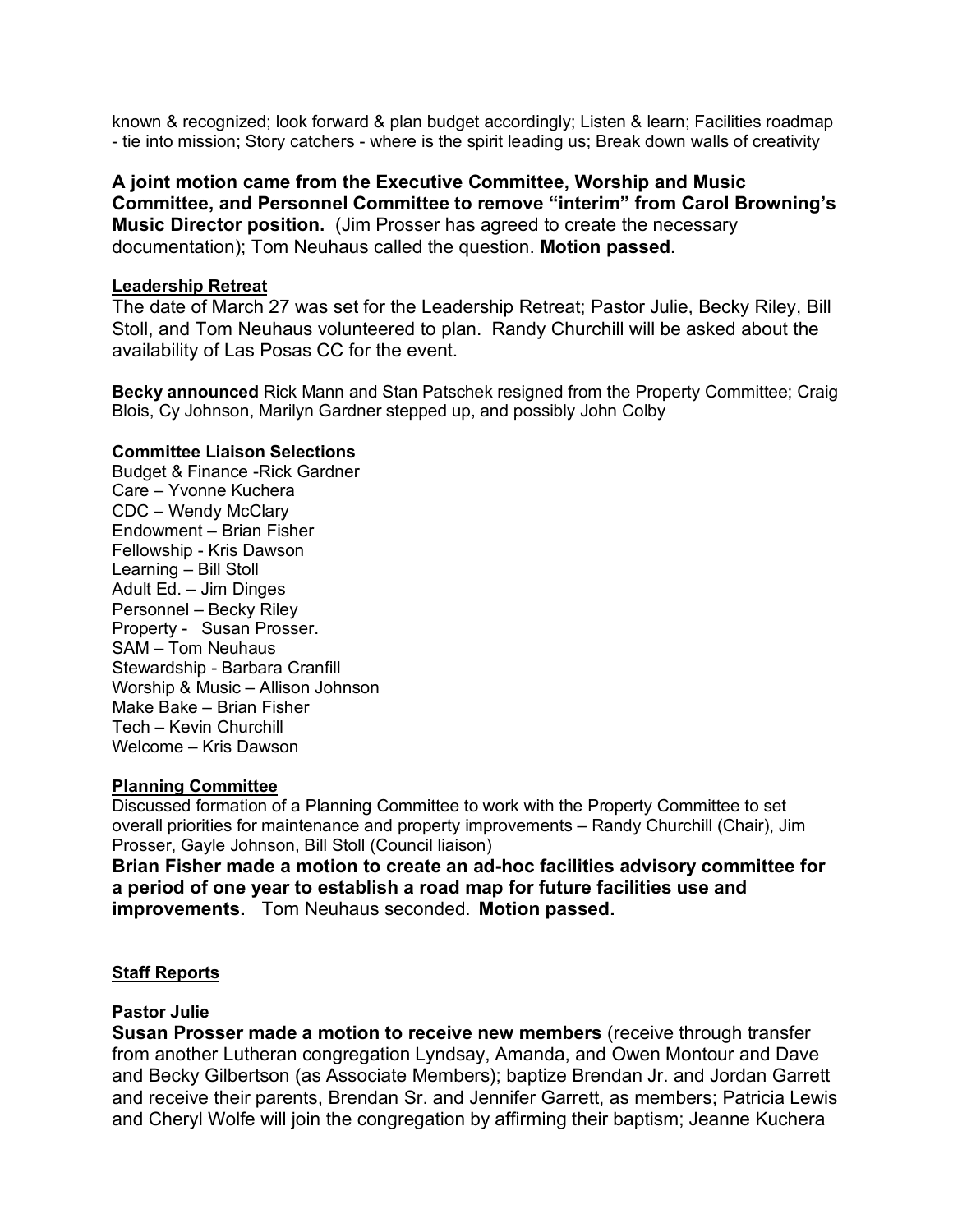Sikoff will renew her membership through the affirmation of baptism; Jeanne Eby will be baptized at one of the Easter services; Doug Wilde will be received by transfer.) on 2/27 and Easter Sunday. Tom Neuhaus seconded. **Motion passed**.

Pastor discussed faith stories and Council renewing the antiracism pledge.

## **Joe Zimmerly**

Will announce new summer trip this week; Dinner fundraiser @ presto pasta April 4; Food share opportunity - April 7; MC Fantasy football won by Landon Stouch

## **Rick Gardner Treasurer's Report**

Budget Performance (through January 2022):

Gross income for January was \$59,031 (160% of budget amount of \$36,868). Pledged giving for January was \$51,842 (201% of budget amount of \$25,814). Expenses for January were \$37,875 (93% of budget). Net income was \$59,031 - \$37,875 = \$21,156 (compared to budget amount of - \$3,944). Calculated reserves were \$176,564 compared to \$134,909 in December.

Analysis:

- 1. Pledged giving was far higher than projected. This is likely due to prepayment of annual pledges.
- 2. Reserves are at a high point, partly due to transfer of \$24,000 in salaries & benefits from a dedicated account to reserves. We can expect a reduction in reserves in coming months in accordance with the approved budget drawdown of \$47,327 for the year (\$3,944 per month).
- 3. Our Balance Sheet for January shows cash assets totaling \$975,335, an all-time high. Most of this money is in restricted accounts (\$740,499 or 76% of cash assets).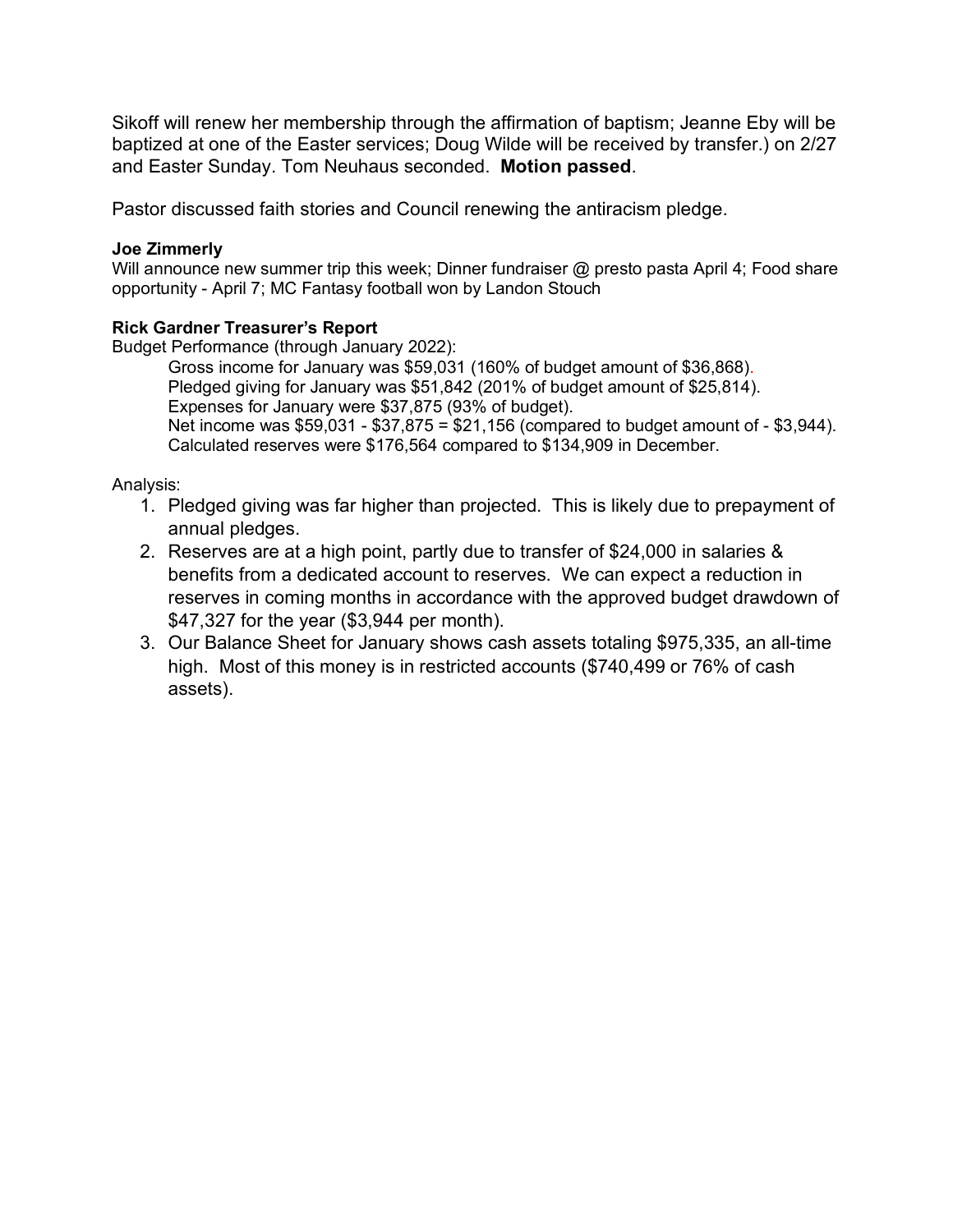## **Committee Liaisons:**

**Care** - motivated; looking for volunteers; guide available 2nd Sunday **Senior Ministry Program** - Thursday pm monthly senior chapel **Property** - Planning to do something special for Rick Mann's 20 years of service **Learning Report** – name change coming

**Bill Stoll made a motion** to extend the meeting until 9:30. Barbara Cranfill seconded. **Motion passed**

## **CDC update. Wendy McClary**

Fire extinguishers are up to date; The removal of junipers and fence in play yard will be taken to the Property Committee; CDC president wants to talk to congregation & host patio hospitality on March 6.

**Information:** Status of the financial operations guidebook - Rick Gardner; Nothing to report. He will bring items for change as needed.

**Information:** Professional Liability Insurance for Council members - Rick Gardner; Rick will have a Zoom meeting with insurance rep on Friday, Feb. 18 @11:00 and will report next month.

**Information:** Re-opening committee update—Becky reporting for Kevin Churchill; No change until March 3. Looking into updates regarding singing. Council voted on how to meet in March (Zoom or in person). Zoom won. **Kris Dawson made a motion** the Council meet in person quarterly beginning the second quarter (April meeting) (intent being one monthly meeting every quarter to be in

person). Allison Johnson seconded. **Motion passed**.

**A motion was made by Susan Prosser** to adjourn to executive session for personnel matters. Seconded by Tom Neuhaus. **Motion passed**.

**Tom Neuhaus made a motion** to come out of closed session. Brian Fisher seconded. **Motion passed**. Regular session reconvened.

**Information:** Next meeting date – March 22 at 7:00 pm

**Information:** Executive Committee meeting March 3 at 7:30 pm

**Information:** Reopening Committee meeting March 3 at 7:00 pm

## **Miscellaneous Business**

**Allison Johnson made a motion** to adjourn the meeting at 8:28 PM. Wendy McClary seconded. **The motion passed**.

Adjourned with the Lord's Prayer at 8:16 PM.

## **Looking ahead:**

**Next Executive Committee meeting: March 3, 2022 7:00 p.m.**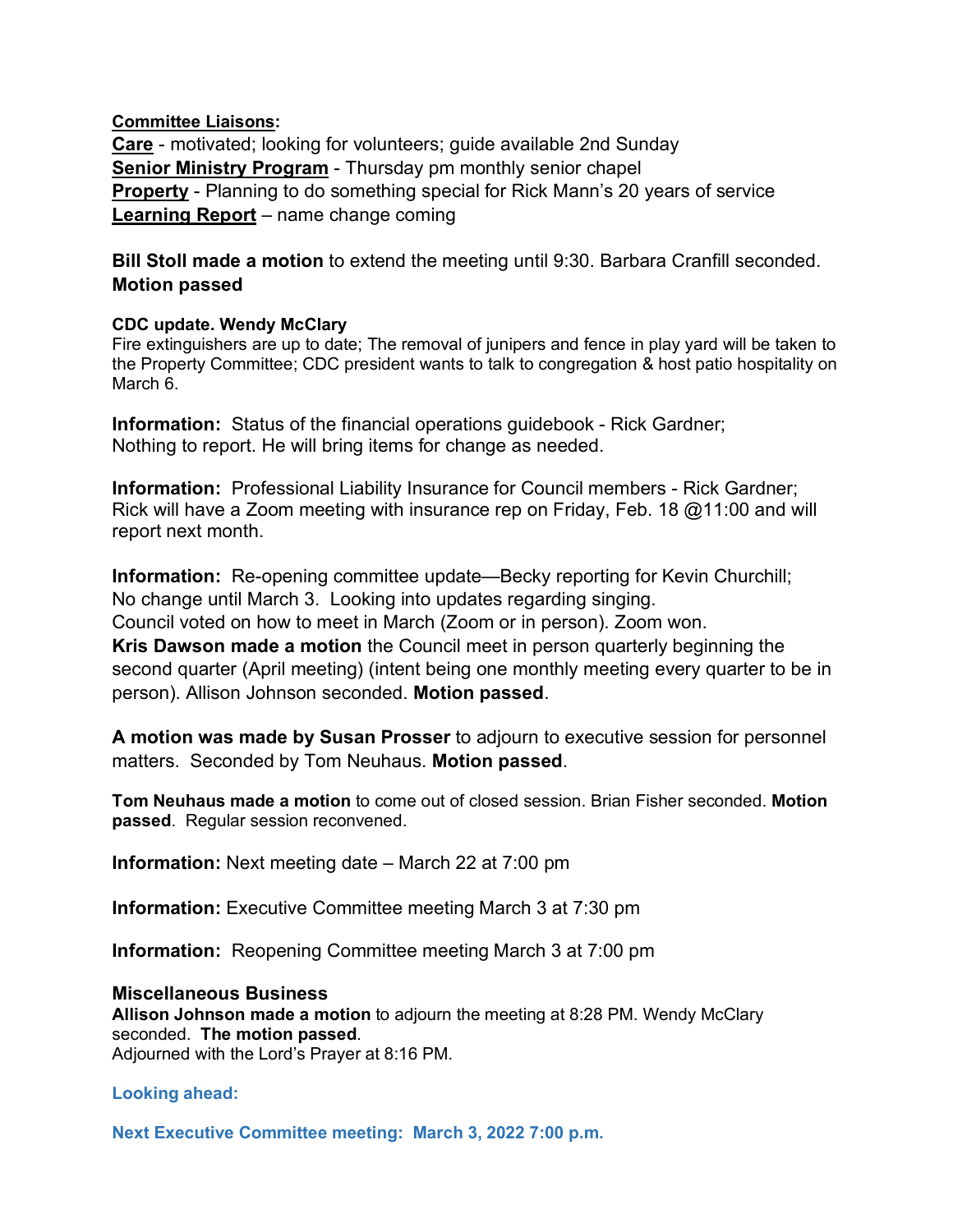**Next Council Meeting: March 22, 2022 at 7:00 p.m. (please note the change from the usual 3rd Tuesday)**

| <b>Task</b>                                                        | <b>Committee and</b><br><b>Liaison</b>                    | Follow up<br>and/or<br><b>Outcome</b> |
|--------------------------------------------------------------------|-----------------------------------------------------------|---------------------------------------|
| Establish a road map for future facilities use<br>and improvements | ad-hoc facilities advisory<br>committee                   |                                       |
| Faith story temple talks                                           | Pastor Julie, Becky Riley,<br>Allison Johnson, Bill Stoll |                                       |
| <b>Website Update</b>                                              | Ad hoc committee                                          |                                       |
|                                                                    |                                                           |                                       |
|                                                                    |                                                           |                                       |
|                                                                    |                                                           |                                       |

# **Ongoing Action/Discussion Items**

|                | <b>Committee</b>                    | <b>Meeting Time</b>         | Chairperson                                      | <b>Council Liaison</b>  |
|----------------|-------------------------------------|-----------------------------|--------------------------------------------------|-------------------------|
| $\mathbf{1}$ . | <b>Adult Education</b>              |                             | To be re-established in the future<br>Jim Dinges |                         |
| 2.             | <b>Budget &amp; Finance</b>         | As needed                   |                                                  | <b>Rick Gardner</b>     |
| 3.             | Care Team                           | $2nd$ Thurs 2 pm            | <b>Susan Prosser</b>                             | Evonne Kuchera          |
| 4.             | <b>Child Development</b><br>Center  | 1 <sup>st</sup> Tues 6 pm   |                                                  | <b>Wendy McClary</b>    |
| 6.             | Endowment                           | No fixed time               | Lisa Higginbotham                                | <b>Brian Fisher</b>     |
| 7 <sub>1</sub> | Fellowship                          | 3rd Thurs 7 pm              | Henry Moraga                                     | <b>Kris Dawson</b>      |
| 8.             | Learning                            | 1st Mon 7 pm                | <b>Tracy Blois</b>                               | <b>Bill Stoll</b>       |
| 9.             | <b>Make Bake Celebrate</b><br>(MBC) |                             | Patti Stouch                                     | <b>Brian Fisher</b>     |
| 10.            | Nominating Committee                | To be determined            | To be determined                                 | To be determined        |
| 11.            | Personnel                           | As needed                   | <b>Jim Prosser</b>                               | <b>Becky Riley</b>      |
| 12.            | Property                            | 1 <sup>st</sup> Mon 7 pm    | <b>Rick Mann</b>                                 | <b>Susan Prosser</b>    |
| 13.            | Service & Missions                  | 1 <sup>st</sup> Mon 6 pm    | <b>Gordon Henry</b>                              | <b>Tom Neuhaus</b>      |
| 14.            | Stewardship                         | No fixed time               |                                                  | <b>Barbara Cranfill</b> |
| 15.            | Worship & Music                     | 3rd Wed 9 am (as<br>needed) | Randy Churchill                                  | Allison Johnson         |
| 16.            | <b>Tech Committee</b>               | TBD                         | <b>Gil Valencia</b>                              | Kevin Churchill         |
| 17.            | <b>Welcome Committee</b>            |                             |                                                  | <b>Kris Dawson</b>      |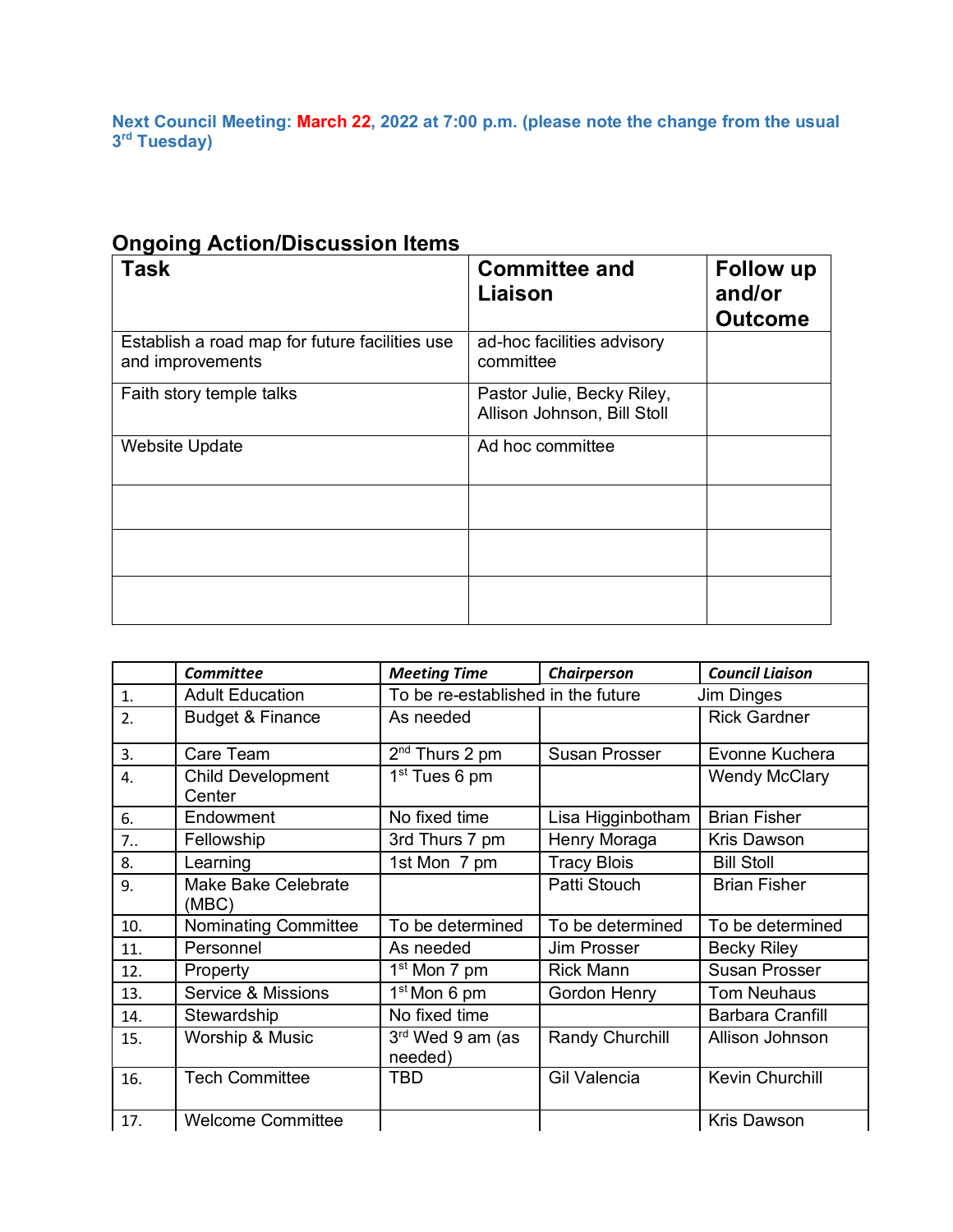| 18. | Audit                                            | TBD | TBD                    | TBD               |
|-----|--------------------------------------------------|-----|------------------------|-------------------|
| 19  | <b>Facilities Advisory</b><br>committee (ad-hoc) | TBD | <b>Randy Churchill</b> | <b>Bill Stoll</b> |

| * DEVOTIONS              |                                                                                                     |                 |                     |  |
|--------------------------|-----------------------------------------------------------------------------------------------------|-----------------|---------------------|--|
| <b>FEBRUARY</b>          | <b>MARCH</b>                                                                                        | <b>APRIL</b>    | <b>MAY</b>          |  |
| <b>Bill Stoll</b>        | Becky                                                                                               |                 |                     |  |
| <b>JUNE</b>              | <b>JULY</b>                                                                                         | <b>AUGUST</b>   | <b>SEPTEMBER</b>    |  |
|                          |                                                                                                     |                 |                     |  |
| <b>OCTOBER</b>           | <b>NOVEMBER</b>                                                                                     | <b>DECEMBER</b> | <b>JANUARY 2023</b> |  |
| <b>Barbara</b>           |                                                                                                     |                 |                     |  |
|                          | ** COUNCIL LISTENING POST (1 <sup>st</sup> Sunday of the Month (unless otherwise indicated), on the |                 |                     |  |
| patio, between services) |                                                                                                     |                 |                     |  |
| <b>FEBRUARY</b>          | <b>MARCH</b>                                                                                        | <b>APRIL</b>    | <b>MAY</b>          |  |
|                          |                                                                                                     |                 |                     |  |
| <b>JUNE</b>              | <b>JULY</b>                                                                                         | <b>AUGUST</b>   | <b>SEPTEMBER</b>    |  |
|                          |                                                                                                     |                 |                     |  |
| <b>OCTOBER</b>           | <b>NOVEMBER</b>                                                                                     | <b>DECEMBER</b> | <b>JANUARY 2023</b> |  |
|                          |                                                                                                     |                 |                     |  |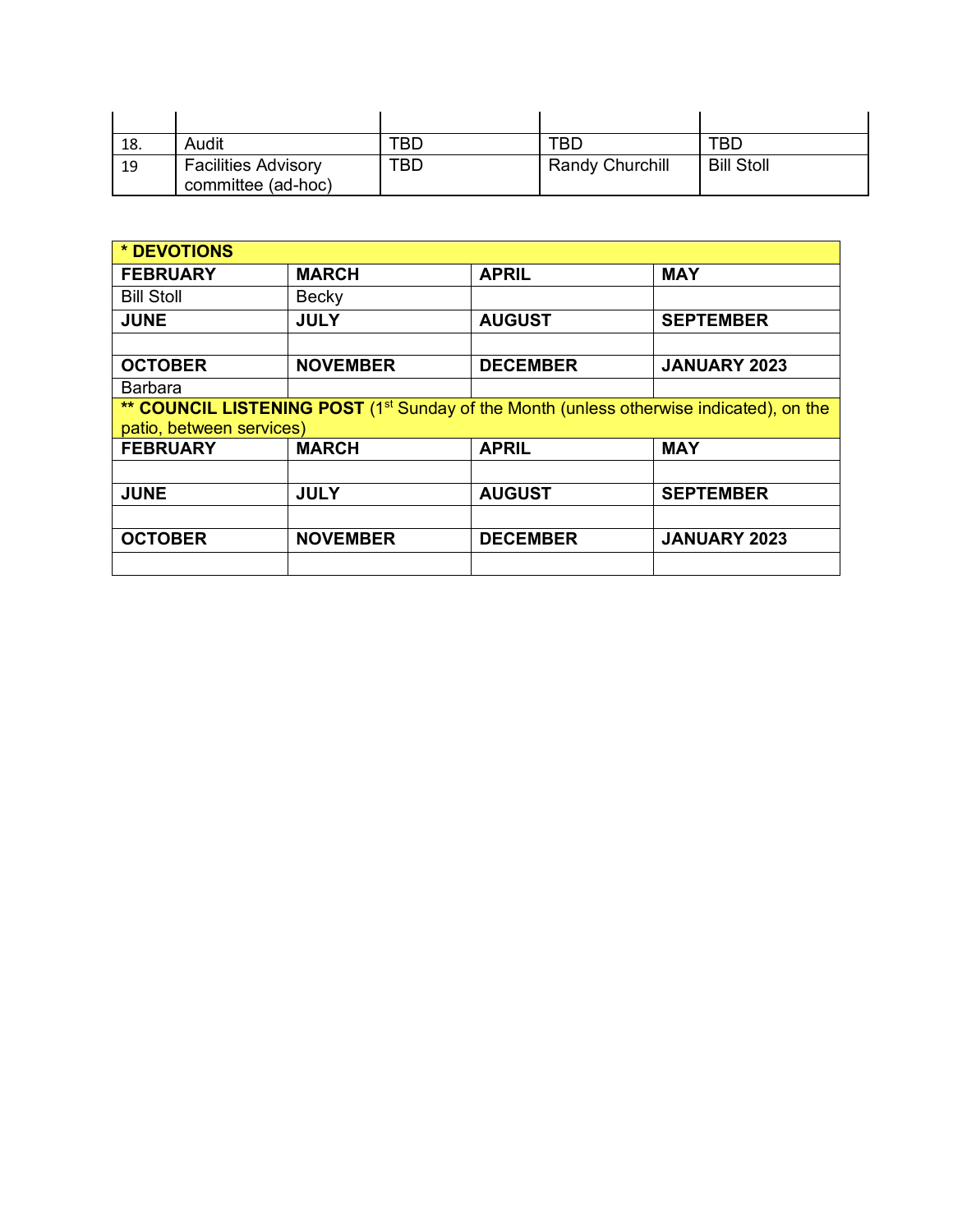# Mount Cross Lutheran Church Church Council Minutes January 30, 2022 6:00 PM SPECIAL MEETING

**2022 Elected Church Council Members**: Barbara Cranfill, Kevin Churchill, Brian Fisher, Allison Johnson, Susan Prosser, Rebecca Riley, Bill Stoll, Evonne Kuchera, Tom Neuhaus, Jim Dinges, Kristine Dawson, Rick Gardner, John Marroquin

**Representatives:** Wendy McClary- Child Development Center

**Call to order:** the meeting was called to order at 6:00 PM by Past President Becky Riley

**Council Members Present:**, Kevin Churchill, Brian Fisher, Allison Johnson, Susan Prosser, Rebecca Riley, Bill Stoll, Evonne Kuchera, Rick Gardner, Brian Fisher, Tom Neuhaus, Jim Dinges, Barbara Cranfill

**Staff Members Present:** Pastor Julie Morris, Joe Zimmerly

### **Representatives Present:**

### **Determination of Quorum- Six council members plus the Pastor**

(C12.06) majority of members of the council-majority is defined as one over one-half)<br>Number of council members present 12 of 12 Number of council members present Number of voting representatives present

### **Election of Council Officers**

Becky Riley nominated Tom Neuhaus as Vice President and Bill Stoll as Recording Secretary. Bill Stoll nominated Becky Riley for President. Brian Fisher seconded all of the above. Bill Stoll moved that nominations be closed. Brian Fisher seconded and moved to vote in bloc. The slate was elected unanimously.

Becky reported that Rick had agreed to step into the position of treasurer and asked for approval and confirmed with Barbara Cranfill that Joan was willing to continue as financial secretary and asked for approval. Council so approved

The next regularly scheduled Council meeting was set for February 15 at 7:00 PM.

Allison Johnson moved to adjourn at 6:20; Second by Brian Fisher. Motion passed

Adjourned with the Lord's Prayer at 6:20 pm.

**Looking ahead: Next Council Meeting: - February 15, 2022 Devotions: Bill Stoll**

> Bill Stoll Secretary/Recorder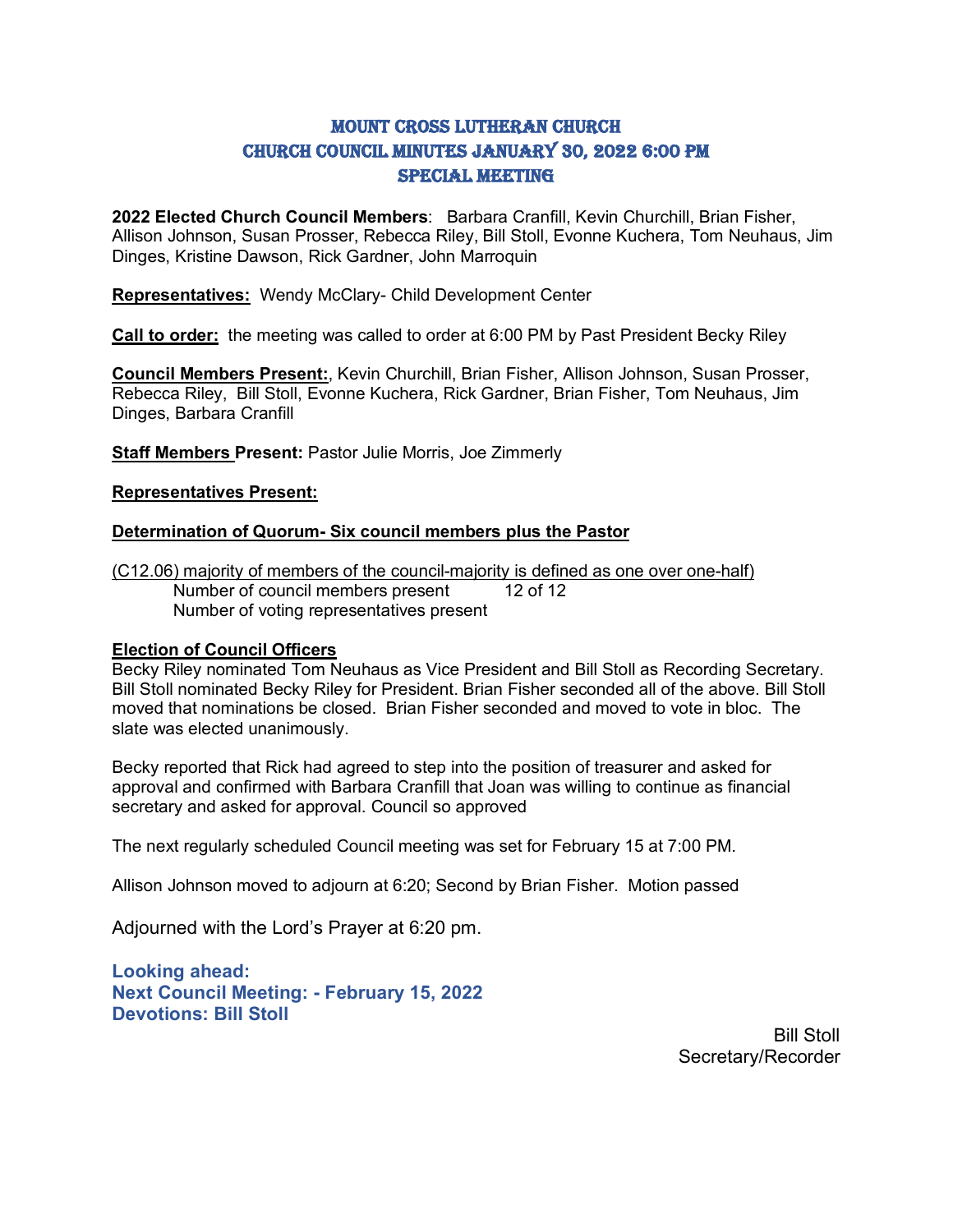## Mount Cross Lutheran Church Church Council Minutes January 18, 2022 AT 7:00 PM

**2021 Elected Church Council Members**: Craig Blois, Barbara Cranfill, Kevin Churchill, Kristine Dawson, Brian Fisher, Herb Holler, Allison Johnson, John Marroquin, Susan Prosser, Rebecca Riley, Keith Selbrede, Bill Stoll, Evonne Kuchera

**Representatives:** Wendy McClary- Child Development Center Tiana Stouch and Collin Edwards - Youth Group

**Light of Christ & Call to order:** The meeting was held virtually utilizing Zoom. The meeting was called to order at 7:00 P.M. by President Rebecca Riley

**Council Members Present:** : Craig Blois, Kristine Dawson, Brian Fisher, Herb Holler, Allison Johnson, Susan Prosser, Rebecca Riley, Keith Selbrede, Bill Stoll, Evonne Kuchera, Barbara Cranfill.

**Representatives Present:** Wendy McClary- Child Development Center

**Staff Members Present:** Pastor Julie and Joe Zimmerly

**Visitor Present:** None

## **Determination of Quorum- Six council members plus the Pastor**

(C12.06) majority of members of the council-majority is defined as one over one-half Number of council members' present 11 of 13 Number of voting representatives present 2

## **Devotions were led by Evonne Kuchera**

- **Action:** Approve minutes of December 21 meeting A motion was made by Barbara Cranfill and seconded by Keith Selbrade. The motion passed.
- **Information/Discussion:** Audit Committee The council will nominate the committee members pursuant to the provisions of the Constitution.
- **Information/Discussion:** A Council Meeting will be held on Zoom following the Annual Church Meeting on January 30, 2022. The election of council officers for 2022 will be held at that time. The Leadership Retreat will also be discussed.
- **Reports**: Reports from Staff. Pastor Julie, Joe Zimmerly,

Pastor Julie submitted a written report. A new procedure will be used for notifying worship assistants. The volunteer coordinators will begin to assign worship assistants and post a two month schedule.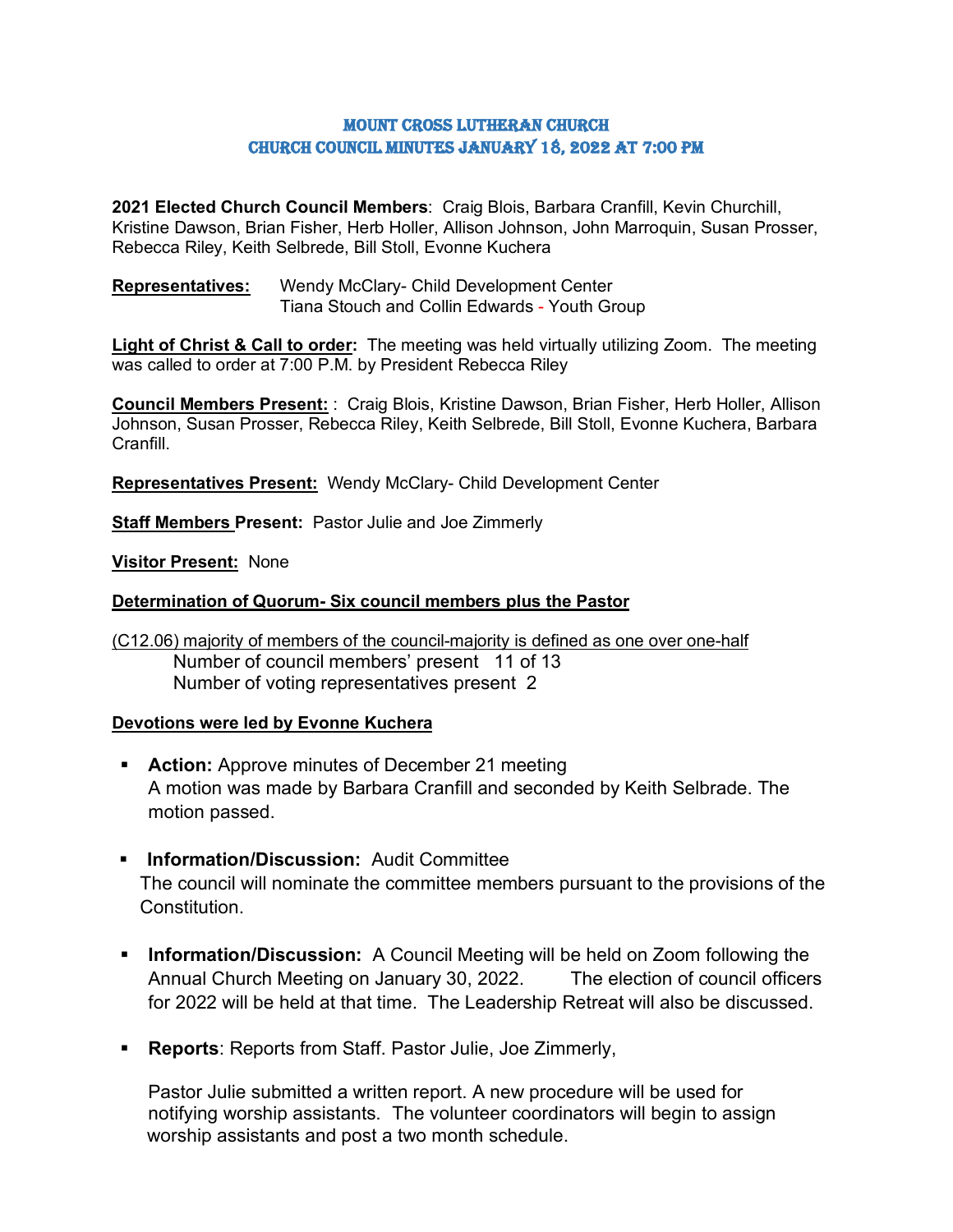Joe Zimmerly Report – Reported on how well the Wednesday night dinners at church are attended.

## **Treasurer's Report – 1/18/2022**

Budget Performance (through December 2021):

Gross income for December was 125.6% of budget versus 91.4% last month. YTD gross income was 95.2% of budget versus 93.1% last month. Pledge giving for December was 104.4% of budget versus 101.7% last month. Pledge giving YTD was 99.4% of budget versus 98.9% last month. Expenses for December were 98.8% of budget versus 102.2% last month. Expenses YTD were 97.1% of budget versus 96.7% last month. Calculated reserves were \$135,360 compared to \$125,747 in November and a peak of \$177,586 back in March.

Keith Selbrede **Treasurer** 

# **Budget**

The 2022 budget was updated with the latest changes. A motion was made by Brian Fisher and seconded by Craig Blois to accept the latest budget as the recommended budget to present to the congregation at the annual meeting. The motion passed. Craig Blois volunteered to put together a spreadsheet and explanation of the cuts that were made by the council in order to reach a balanced budget.

# **Committee Reports**

■ Wendy McClary (CDC Representative)

The storage shed fell apart. A new shed will be financed by the CDC. The CDC would like to remove several juniper trees to give the CDC more room for outside activities.

- **The Service and Missions Committee** Bill Stoll reported that the committee will meet Quarterly.
- **Re-Opening Committee** Kevin Churchill reported no change to present policy.
- A motion was made by Bill Stoll to adjourn the meeting and seconded by Allison Johnson. The motion passed
- **The meeting was adjourned with the Lord's Prayer at 8:30PM.**

## **Looking ahead:**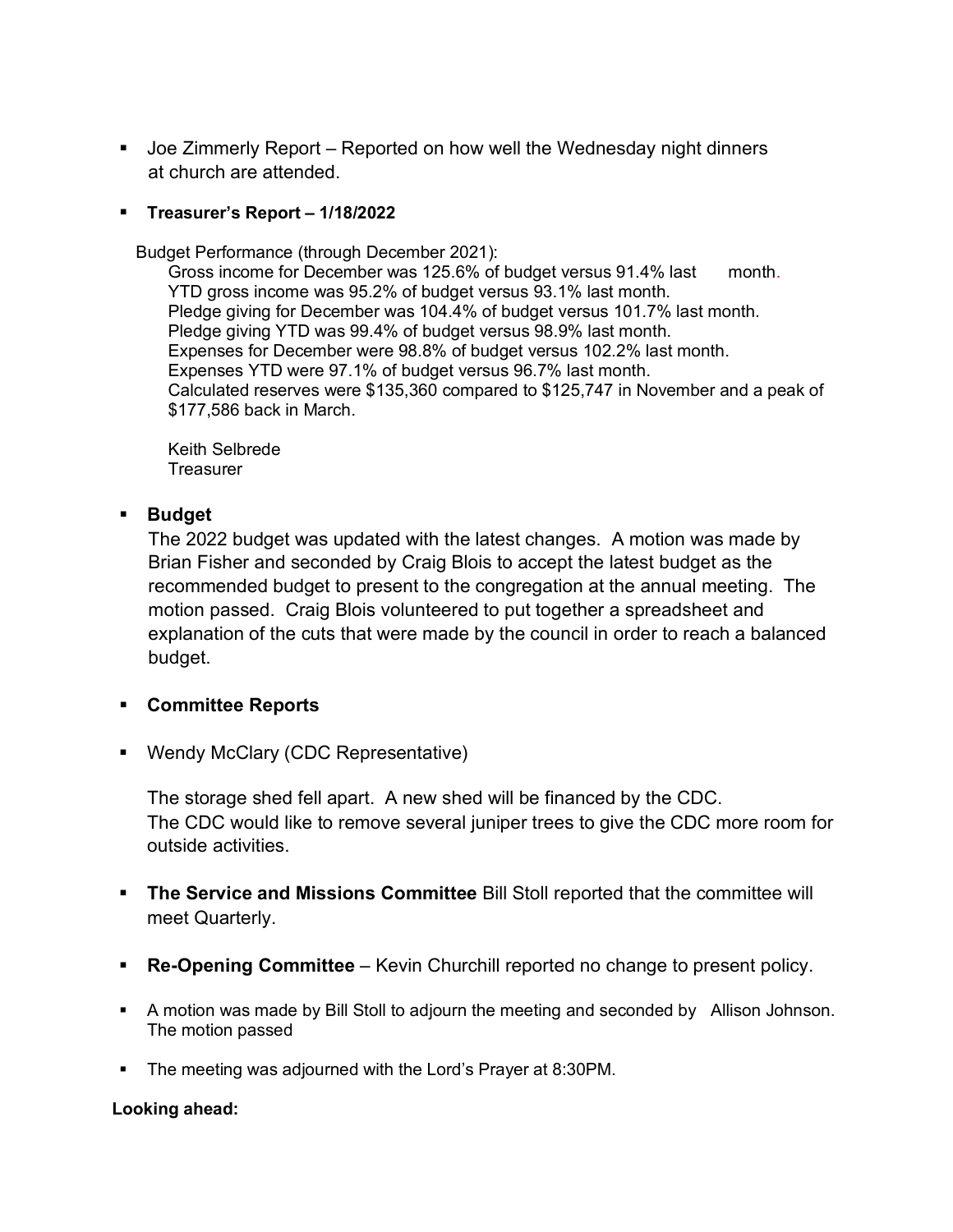**Next Council Meeting: After Annual Church Meeting on January 30, 2022.**

| <b>Task</b>                                                        | <b>Committee and</b><br>Liaison                                            | <b>Follow up</b><br>and/or<br><b>Outcome</b> |
|--------------------------------------------------------------------|----------------------------------------------------------------------------|----------------------------------------------|
| <b>Review Membership Roster</b>                                    | Committee<br>Pastor Julie                                                  |                                              |
| Work out the process for annual reviews and<br>perform the reviews | Executive Committee,<br>Personnel Committee,<br>Pastor Julie & Becky Riley |                                              |
| Light on the cross/tree trimming                                   | <b>Property Committee?</b>                                                 |                                              |
| <b>Church Pamphlet</b>                                             | <b>Welcome Team</b>                                                        |                                              |
| Monthly review of the Church Calendar                              | <b>Executive Committee</b>                                                 |                                              |
| <b>Website Update</b>                                              | <b>Tech Committee</b>                                                      |                                              |

# **Ongoing Action/Discussion Items**

**2021 Church Council Members**: Craig Blois\*( Past President, Learning), Kevin Churchill (Tech Committee), Barbara Cranfill (Stewardship Team), Kristine Dawson (Welcome Team), Brian Fisher\* (Vice-President, Endowment), Herb Holler\* (Secretary, Budget & Finance), Allison Johnson (Worship & Music), Evonne Kuchera ( Care Team), John Marroquin (Property) Susan Prosser (Fellowship), Becky Riley\* (President, Personnel), Keith Selbrede\* (Treasurer, Budget & finance), Bill Stoll (Service& Missions, Peace & Justice Team),*\*Executive Committee* 

Wendy McClary (CDC Rep) Julie Morris (Pastor)

|     | <b>Committee</b>            | <b>Meeting Time</b>                | Chairperson         | <b>Council Liaison</b> |
|-----|-----------------------------|------------------------------------|---------------------|------------------------|
|     | <b>Adult Education</b>      | To be re-established in the future |                     |                        |
| 2.  | <b>Budget &amp; Finance</b> | As needed                          | Keith Selbrede      |                        |
| 3.  | Care Team                   | $2nd$ Thursday @ 10<br>am          | Susan Prosser       | Evonne Kuchera         |
| 4.  | Child Development Center    | $1st$ Tuesday at 6PM               |                     | <b>Wendy McClary</b>   |
| 6.  | Endowment                   | No fixed time                      | Lisa Higginbotham   | <b>Brian Fisher</b>    |
| 7.5 | Fellowship                  | 3rd Thursday<br>7:00               | <b>Henry Mirage</b> | Susan Prosser          |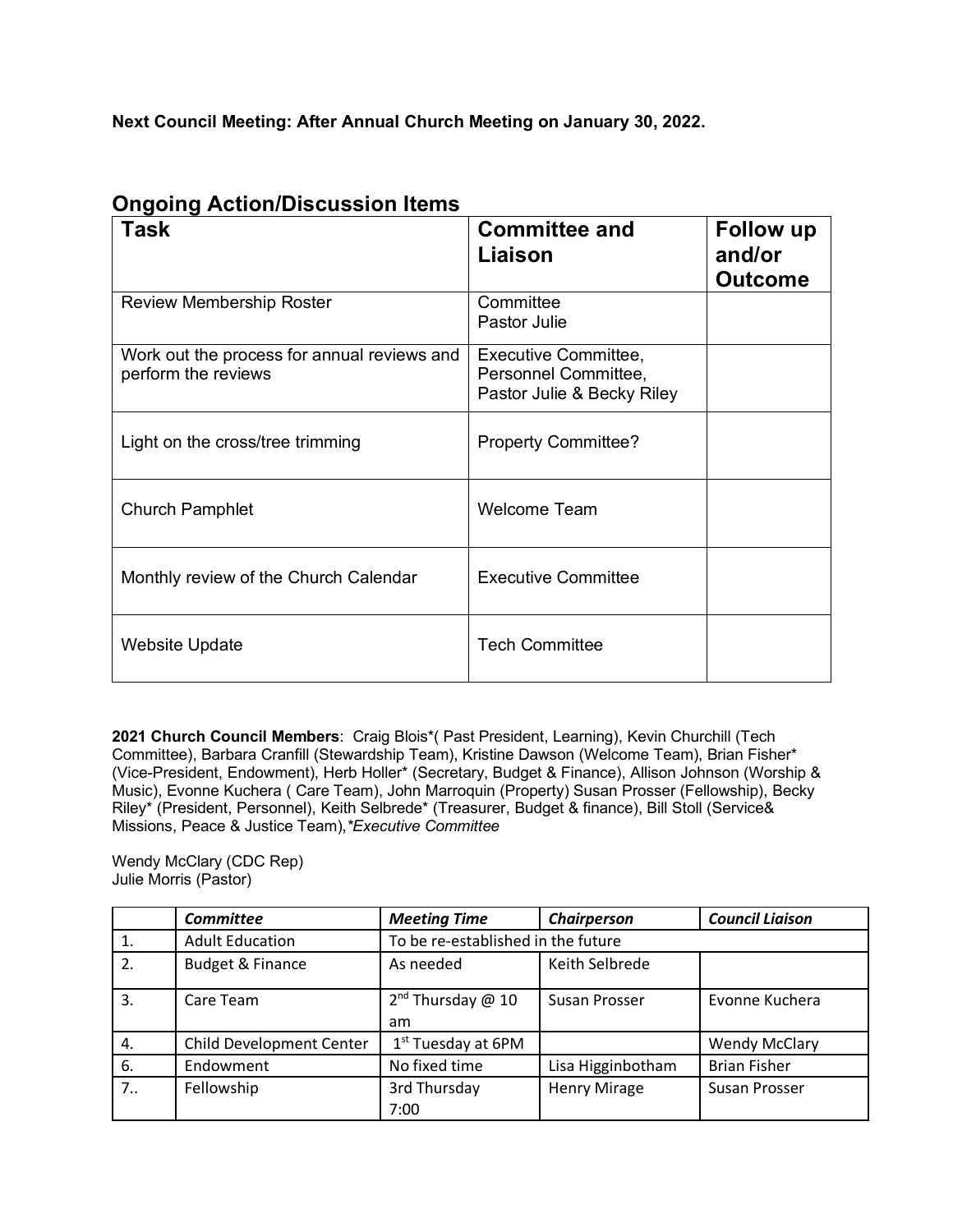| 8.  | Learning                      | 1st<br>Monday 7:00                          | <b>Tracy Blois</b>      | <b>Craig Blois</b>              |
|-----|-------------------------------|---------------------------------------------|-------------------------|---------------------------------|
| 9.  | Make Bake Celebrate<br>(MBC)  |                                             | Patti Stouch            | Brian Fisher and<br>Craig Blois |
| 10. | <b>Nominating Committee</b>   | To be determined                            | To be determined        | To be determined                |
| 11. | Personnel                     | As needed                                   | Jim Prosser             | <b>Becky Riley</b>              |
| 12. | Property                      | Last Tuesday<br>7:00                        | <b>Rick Mann</b>        | John Marroquin                  |
| 13. | <b>Service &amp; Missions</b> | 1st Monday<br>6:30                          | <b>Gordon Henry</b>     | <b>Bill Stoll</b>               |
| 14. | Stewardship                   | No fixed time                               | <b>Barbara Cranfill</b> |                                 |
| 15. | Worship & Music               | Tuesday 9:00 a.m.<br>(every other<br>month) | Randy Churchill         | Allison Johnson                 |
| 16. | <b>Tech Committee</b>         | <b>TBD</b>                                  | Gil Valencia            | Kevin Churchill                 |
| 17. | <b>Welcome Committee</b>      |                                             |                         | Kris Dawson                     |
| 18. | Audit                         | <b>TBD</b>                                  | TBD                     | <b>TBD</b>                      |

| * DEVOTIONS              |                                                                                                     |                 |                     |  |
|--------------------------|-----------------------------------------------------------------------------------------------------|-----------------|---------------------|--|
| <b>FEBRUARY</b>          | <b>MARCH</b>                                                                                        | <b>APRIL</b>    | <b>MAY</b>          |  |
| <b>Bill Stoll</b>        | <b>Becky</b>                                                                                        | Kevin           | Evonne              |  |
| <b>JUNE</b>              | <b>JULY</b>                                                                                         | <b>AUGUST</b>   | <b>SEPTEMBER</b>    |  |
| Susan                    | <b>Barbara</b>                                                                                      | Becky           | Craig               |  |
| <b>OCTOBER</b>           | <b>NOVEMBER</b>                                                                                     | <b>DECEMBER</b> | JANUARY 2021        |  |
| Bill                     | Keith                                                                                               | Susan           | Evonne Kuchera      |  |
|                          |                                                                                                     |                 |                     |  |
| patio, between services) | ** COUNCIL LISTENING POST (1 <sup>st</sup> Sunday of the Month (unless otherwise indicated), on the |                 |                     |  |
| <b>FEBRUARY</b>          | <b>MARCH</b>                                                                                        | <b>APRIL</b>    | <b>MAY</b>          |  |
|                          | Keith                                                                                               |                 |                     |  |
| <b>JUNE</b>              | <b>JULY</b>                                                                                         | <b>AUGUST</b>   | <b>SEPTEMBER</b>    |  |
|                          |                                                                                                     |                 |                     |  |
| <b>OCTOBER</b>           | <b>NOVEMBER</b>                                                                                     | <b>DECEMBER</b> | <b>JANUARY 2021</b> |  |
|                          |                                                                                                     |                 |                     |  |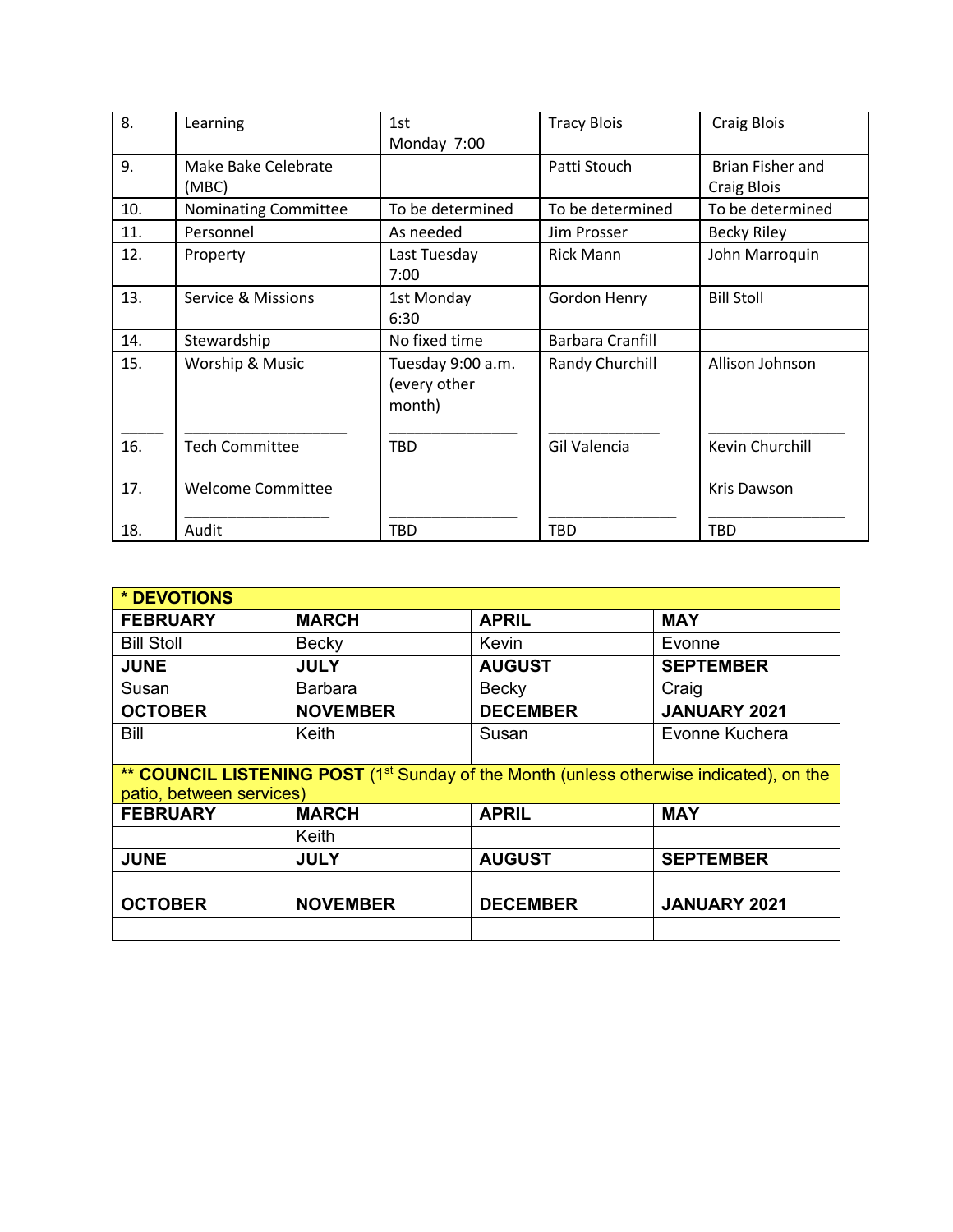## Mount Cross Lutheran Church Church Council Minutes January 18, 2022 AT 7:00 PM

**2021 Elected Church Council Members**: Craig Blois, Barbara Cranfill, Kevin Churchill, Kristine Dawson, Brian Fisher, Herb Holler, Allison Johnson, John Marroquin, Susan Prosser, Rebecca Riley, Keith Selbrede, Bill Stoll, Evonne Kuchera

**Representatives:** Wendy McClary- Child Development Center Tiana Stouch and Collin Edwards - Youth Group

**Light of Christ & Call to order:** The meeting was held virtually utilizing Zoom. The meeting was called to order at 7:00 P.M. by President Rebecca Riley

**Council Members Present:** : Craig Blois, Kristine Dawson, Brian Fisher, Herb Holler, Allison Johnson, Susan Prosser, Rebecca Riley, Keith Selbrede, Bill Stoll, Evonne Kuchera, Barbara Cranfill.

**Representatives Present:** Wendy McClary- Child Development Center

**Staff Members Present:** Pastor Julie and Joe Zimmerly

**Visitor Present:** None

## **Determination of Quorum- Six council members plus the Pastor**

(C12.06) majority of members of the council-majority is defined as one over one-half Number of council members' present 11 of 13 Number of voting representatives present 2

## **Devotions were led by Evonne Kuchera**

- **Action:** Approve minutes of December 21 meeting A motion was made by Barbara Cranfill and seconded by Keith Selbrade. The motion passed.
- **Information/Discussion:** Audit Committee The council will nominate the committee members pursuant to the provisions of the Constitution.
- **Information/Discussion:** A Council Meeting will be held on Zoom following the Annual Church Meeting on January 30, 2022. The election of council officers for 2022 will be held at that time. The Leadership Retreat will also be discussed.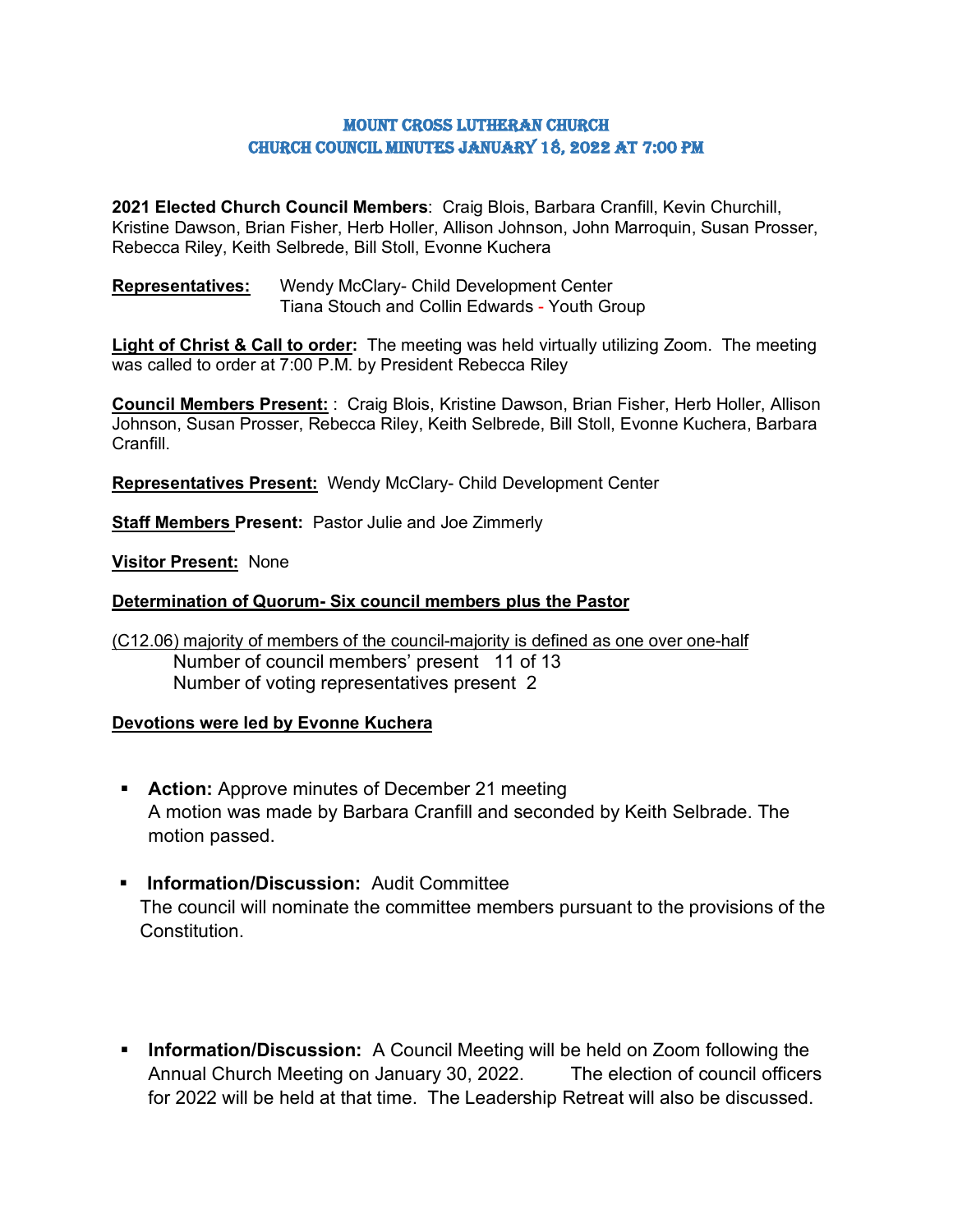**Reports**: Reports from Staff. Pastor Julie, Joe Zimmerly,

Pastor Julie submitted a written report. A new procedure will be used for notifying worship assistants. The volunteer coordinators will begin to assign worship assistants and post a two month schedule.

- Joe Zimmerly Report Reported on how well the Wednesday night dinners at church are attended.
- **Treasurer's Report – 1/18/2022**

Budget Performance (through December 2021):

Gross income for December was 125.6% of budget versus 91.4% last month. YTD gross income was 95.2% of budget versus 93.1% last month. Pledge giving for December was 104.4% of budget versus 101.7% last month. Pledge giving YTD was 99.4% of budget versus 98.9% last month. Expenses for December were 98.8% of budget versus 102.2% last month. Expenses YTD were 97.1% of budget versus 96.7% last month. Calculated reserves were \$135,360 compared to \$125,747 in November and a peak of \$177,586 back in March.

Keith Selbrede **Treasurer** 

# **Budget**

The 2022 budget was updated with the latest changes. A motion was made by Brian Fisher and seconded by Craig Blois to accept the latest budget as the recommended budget to present to the congregation at the annual meeting. The motion passed. Craig Blois volunteered to put together a spreadsheet and explanation of the cuts that were made by the council in order to reach a balanced budget.

# **Committee Reports**

■ Wendy McClary (CDC Representative)

The storage shed fell apart. A new shed will be financed by the CDC. The CDC would like to remove several juniper trees to give the CDC more room for outside activities.

- **The Service and Missions Committee** Bill Stoll reported that the committee will meet Quarterly.
- **Re-Opening Committee** Kevin Churchill reported no change to present policy.
- A motion was made by Bill Stoll to adjourn the meeting and seconded by Allison Johnson. The motion passed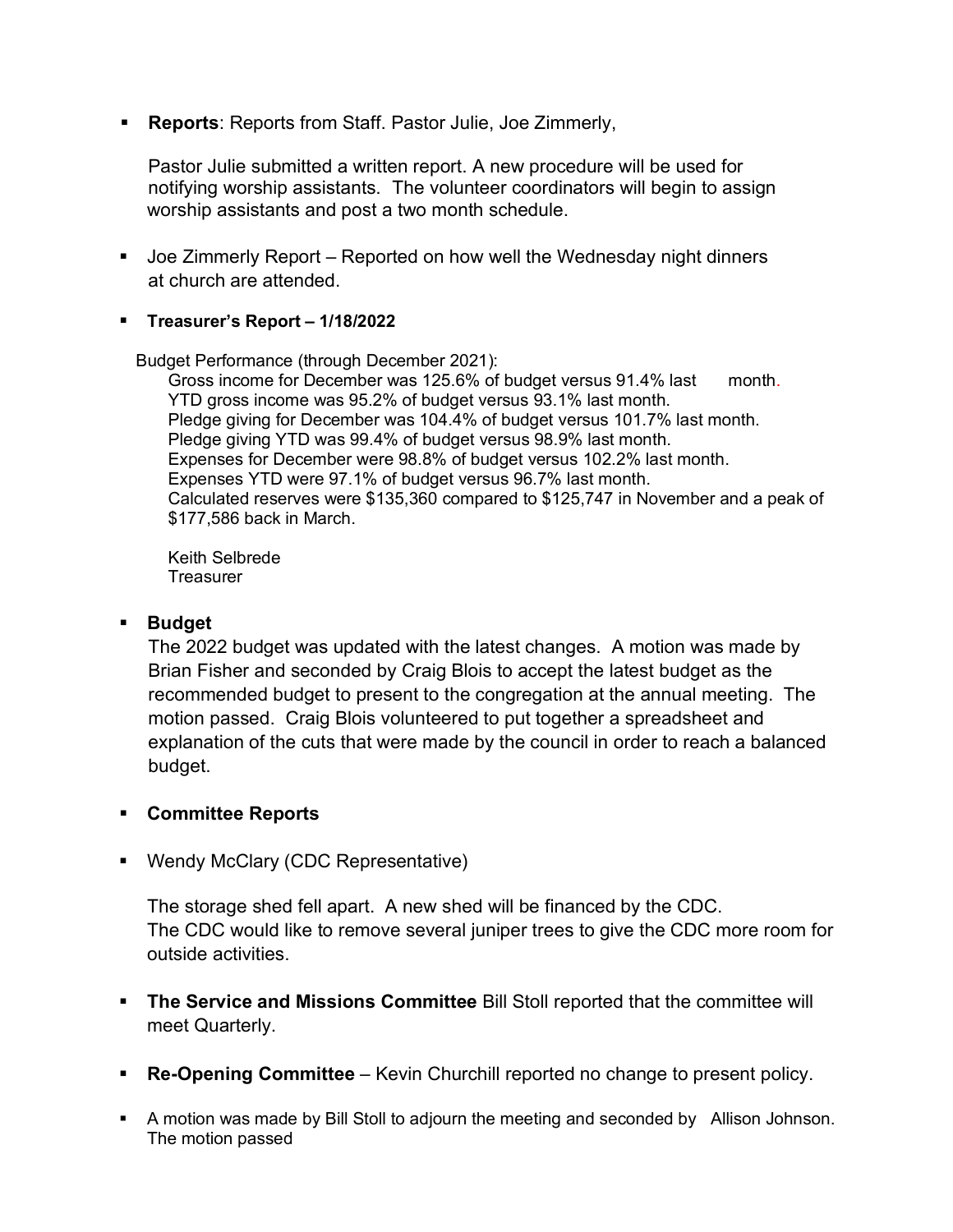• The meeting was adjourned with the Lord's Prayer at 8:30PM.

## **Looking ahead:**

**Next Council Meeting: After Annual Church Meeting on January 30, 2022.**

| . ສ - . ສ<br><b>Task</b>                                           | <b>Committee and</b><br>Liaison                                            | <b>Follow up</b><br>and/or<br><b>Outcome</b> |
|--------------------------------------------------------------------|----------------------------------------------------------------------------|----------------------------------------------|
| <b>Review Membership Roster</b>                                    | Committee<br>Pastor Julie                                                  |                                              |
| Work out the process for annual reviews and<br>perform the reviews | Executive Committee,<br>Personnel Committee,<br>Pastor Julie & Becky Riley |                                              |
| Light on the cross/tree trimming                                   | <b>Property Committee?</b>                                                 |                                              |
| <b>Church Pamphlet</b>                                             | <b>Welcome Team</b>                                                        |                                              |
| Monthly review of the Church Calendar                              | <b>Executive Committee</b>                                                 |                                              |
| <b>Website Update</b>                                              | <b>Tech Committee</b>                                                      |                                              |

|  | <b>Ongoing Action/Discussion Items</b> |  |
|--|----------------------------------------|--|
|--|----------------------------------------|--|

**2021 Church Council Members**: Craig Blois\*( Past President, Learning), Kevin Churchill (Tech Committee), Barbara Cranfill (Stewardship Team), Kristine Dawson (Welcome Team), Brian Fisher\* (Vice-President, Endowment), Herb Holler\* (Secretary, Budget & Finance), Allison Johnson (Worship & Music), Evonne Kuchera ( Care Team), John Marroquin (Property) Susan Prosser (Fellowship), Becky Riley\* (President, Personnel), Keith Selbrede\* (Treasurer, Budget & finance), Bill Stoll (Service& Missions, Peace & Justice Team),*\*Executive Committee* 

Wendy McClary (CDC Rep) Julie Morris (Pastor)